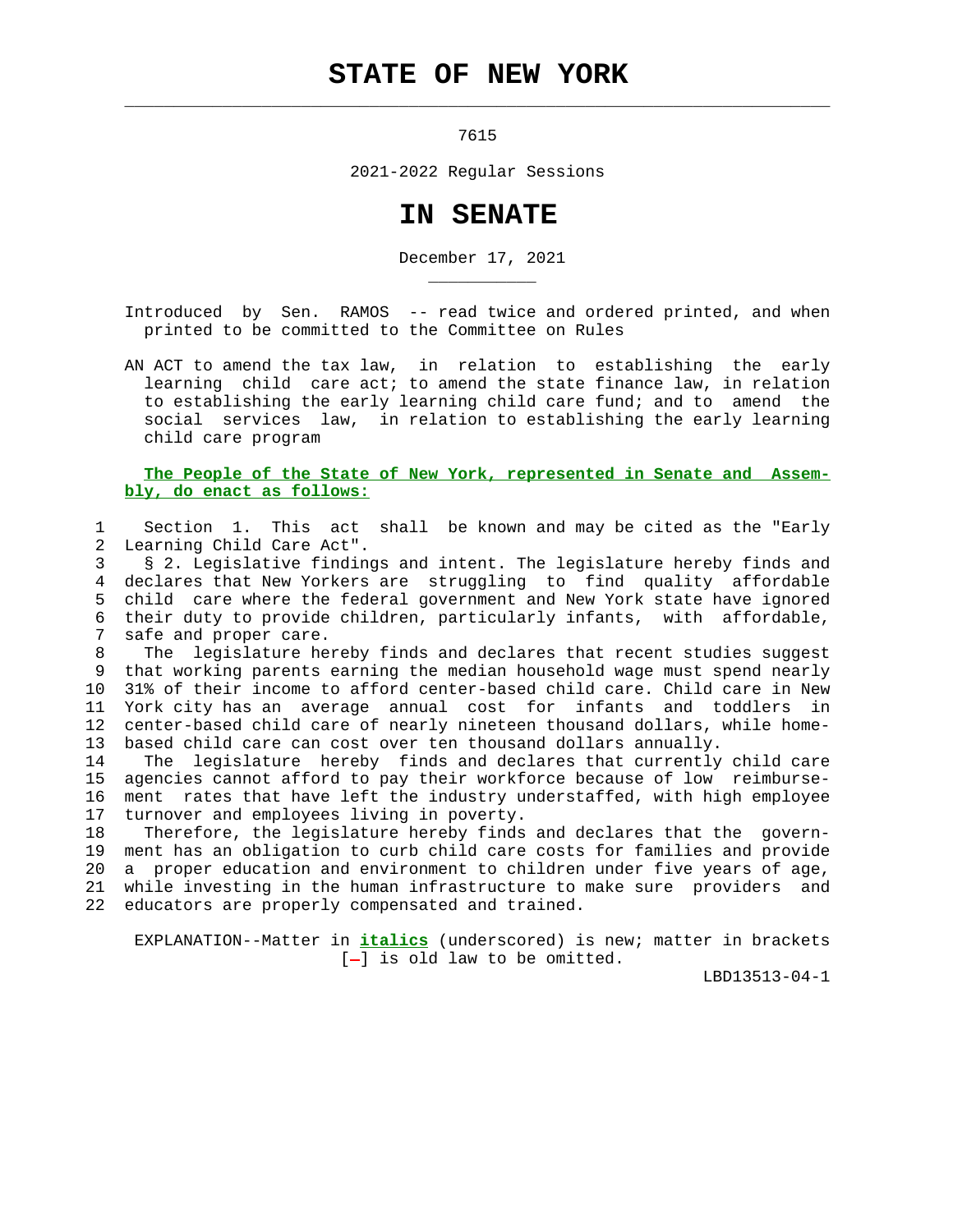| $\mathbf 1$    | The tax law is amended by adding a new article 24-B to read as<br>$S = 3.$                                                                        |
|----------------|---------------------------------------------------------------------------------------------------------------------------------------------------|
| 2              | follows:                                                                                                                                          |
| 3              | <b>ARTICLE 24-B</b>                                                                                                                               |
| $\overline{4}$ | EARLY LEARNING CHILD CARE ACT                                                                                                                     |
| 5              | Section 870. Definitions.                                                                                                                         |
| 6              | 871. Imposition of tax and rate.                                                                                                                  |
| 7              | 872. Pass through of tax prohibited.                                                                                                              |
| 8              | 873. Exemption override.                                                                                                                          |
| 9              | 874. Payment of tax.                                                                                                                              |
| 10             | 875. Deposit and disposition of revenue.                                                                                                          |
| 11<br>12       | 876. Procedural provisions.                                                                                                                       |
| 13             | 877. Enforcement with other taxes.<br>§ 870. Definitions. For the purposes of this article:                                                       |
| 14             | (a) Employer. Employer means an employer required by section six                                                                                  |
| 15             | hundred seventy-one of this chapter to deduct and withhold tax from                                                                               |
| 16             | wages, that has a payroll expense in excess of two million five hundred                                                                           |
| 17             | thousand dollars in any calendar year; other than:                                                                                                |
| 18             | (1) any agency or instrumentality of the United States;                                                                                           |
| 19             | (2) the United Nations;                                                                                                                           |
| 20             | (3) an interstate agency or public corporation created pursuant to an                                                                             |
| 21             | agreement or compact with another state or the Dominion of Canada; or                                                                             |
| 22             | (4) (i) any non-profit early childhood services provider which                                                                                    |
| 23             | receives funding from the federal or state government, or any municipal,                                                                          |
| 24             | state or federal agency, or political subdivision.                                                                                                |
| 25             | (ii) As used in this section, the term "early childhood services"                                                                                 |
| 26             | shall mean services which include, but are not limited to, registered,                                                                            |
| 27             | certified or licensed care in family day care homes; group family day                                                                             |
| 28             | care homes; school-age child care programs; head start programs; day                                                                              |
| 29             | care centers; child care which may be provided without a permit, certif-                                                                          |
| 30             | icate or registration in accordance with this statute; early childhood                                                                            |
| 31             | education programs approved by the state education department.                                                                                    |
| 32             | (b) Payroll expense. Payroll expense means wages and compensation as                                                                              |
| 33             | defined in sections 3121 and 3231 of the internal revenue code (without                                                                           |
| 34             | regard to section $3121(a)(1)$ and section $3231(e)(2)(A)(i))$ , paid to all                                                                      |
| 35             | covered employees.                                                                                                                                |
| 36             | (c) Covered employee. Covered employee means an employee who is                                                                                   |
| 37             | employed in the state of New York.                                                                                                                |
| 38             | \$ 871. Imposition of tax and rate. For the purpose of providing an                                                                               |
| 39             | additional stable and reliable dedicated funding source to address child                                                                          |
| 40             | care affordability, accessibility, and quality for families with chil-                                                                            |
| 41             | dren under five years of age, a tax is hereby imposed on employers and                                                                            |
| 42             | individuals as follows: For employers, the tax is imposed at a rate of<br>(a) fifty hundredths (.50) percent of the payroll expense for employers |
| 43<br>44       | with payroll expense in excess of two million five hundred thousand                                                                               |
| 45             | dollars and not more than five million dollars per calendar year, (b)                                                                             |
| 46             | seventy-five hundredths (.75) percent of the payroll expense for employ-                                                                          |
| 47             | ers with payroll expense in excess of five million dollars and not more                                                                           |
| 48             | than ten million dollars per calendar year, and (c) one (1) percent of                                                                            |
| 49             | the payroll expense for employers with payroll expense in excess of ten                                                                           |
| 50             | million dollars per calendar year. If the employer is a professional                                                                              |
| 51             | employer organization, as defined in section nine hundred sixteen of the                                                                          |
| 52             | labor law, the employer's tax shall be calculated by determining the                                                                              |
| 53             | payroll expense attributable to each client who has entered into a                                                                                |
| 54             | professional employer agreement with such organization and the payroll                                                                            |
| 55             | expense attributable to such organization itself, multiplying each of                                                                             |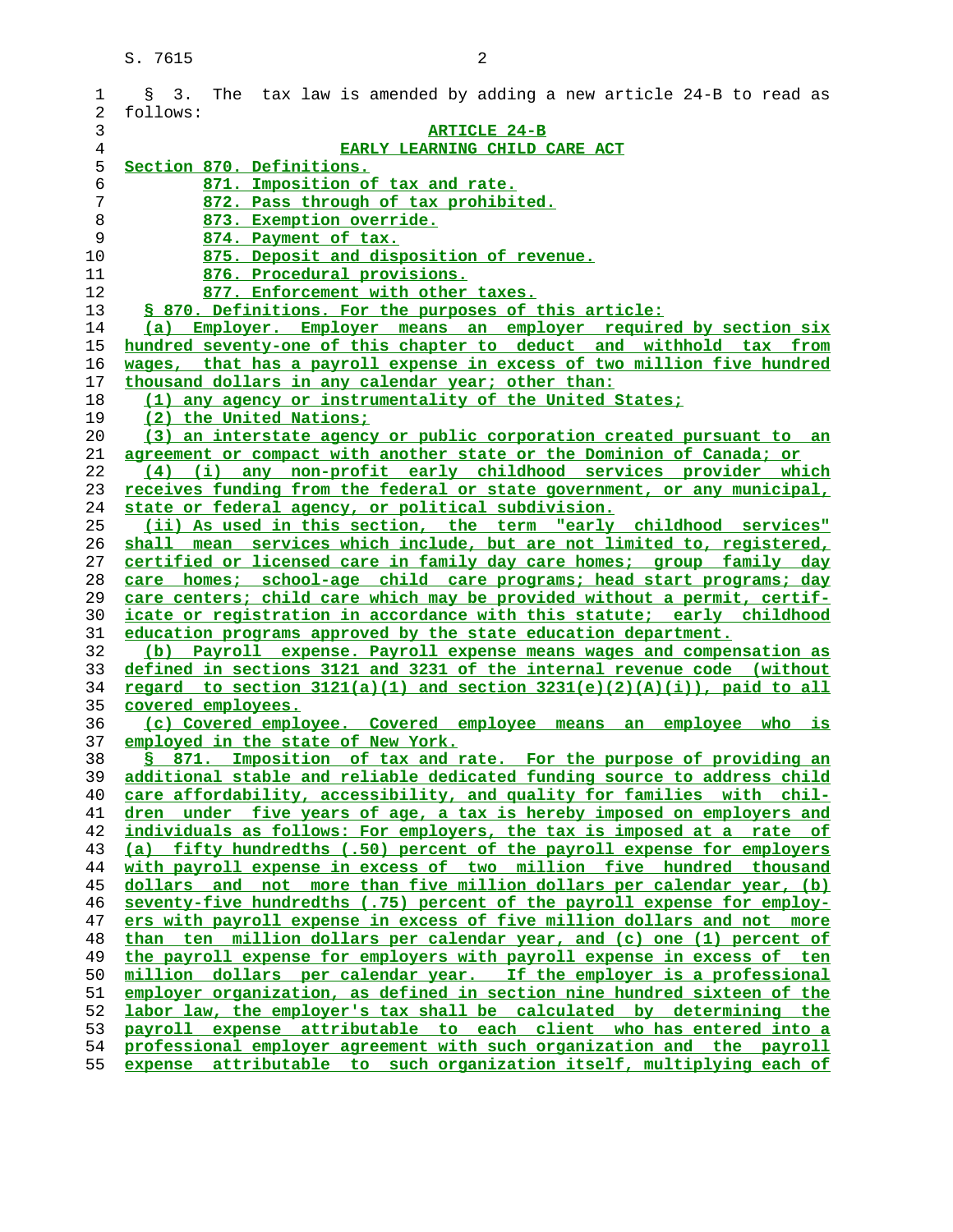**those payroll expense amounts by the applicable rate set forth in this paragraph and adding those products together. § 872. Pass through of tax prohibited. An employer cannot deduct from the wages or compensation of an employee any amount that represents all or any portion of the tax imposed on the employer under this article. § 873. Exemption override. (a) Except as provided in subsection (b) of this section, any exemption from tax specified in any other New York state law will not apply to the tax imposed by this article. (b) Any employer located in a tax-free NY area approved pursuant to the provisions of article twenty-one of the economic development law shall be exempt from the tax imposed under this article. § 874. Payment of tax. Employers with payroll expense. The tax imposed on the payroll expense of employers under section eight hundred seven- ty-one of this article must be paid at the same time the employer is required to remit payments under section six hundred seventy-four of this chapter; provided however, that employers subject to the provisions**

**in section nine of this chapter must pay the tax on the payroll expense at the same time as the withholding tax remitted under the electronic payment reporting system and the electronic funds transfer system authorized by section nine of this chapter.**

**§ 875. Deposit and disposition of revenue. (a) The taxes, interest, and penalties imposed by this article and collected or received by the commissioner shall be deposited daily with such responsible banks, bank- ing houses or trust companies, as may be designated by the comptroller. The comptroller shall require adequate security from all such deposito- ries. Of the total revenue collected or received under this article, the comptroller of the city of New York shall retain such amount as the commissioner may determine to be necessary for refunds under this arti- cle. The comptroller is authorized and directed to deduct from the amounts it receives under this article, before deposit into the trust accounts designated by such comptroller, a reasonable amount necessary to effectuate refunds of the department to reimburse the department for the costs incurred to administer, collect and distribute the taxes imposed by this article.**

**(b) After reserving such amount for such refunds and deducting such amounts for such costs, as provided for in subsection (a) of this section, the commissioner shall certify to the comptroller the amount of all revenues so received during the prior month as a result of the taxes, interest and penalties so imposed. The amount of revenues so certified shall be paid over by the fifteenth and the final business day of each succeeding month from such account without appropriation into the early learning child care fund.**

**§ 876. Procedural provisions. (a) General. All provisions of article twenty-two of this chapter shall apply to the provisions of this article in the same manner and with the same force and effect as if the language of article twenty-two of this chapter had been incorporated in full into this article and had been specifically adjusted for and expressly referred to the tax imposed by this article, except to the extent that any provision is either inconsistent with a provision of this article or is not relevant to this article. Notwithstanding the preceding sentence, no credit against tax in article twenty-two of this chapter can be used to offset the tax due under this article. (b) Combined filings. Notwithstanding any other provisions of this article:**

**(1) The commissioner may require the filing of a combined return which**

**may also include any of the returns required to be filed by a taxpayer**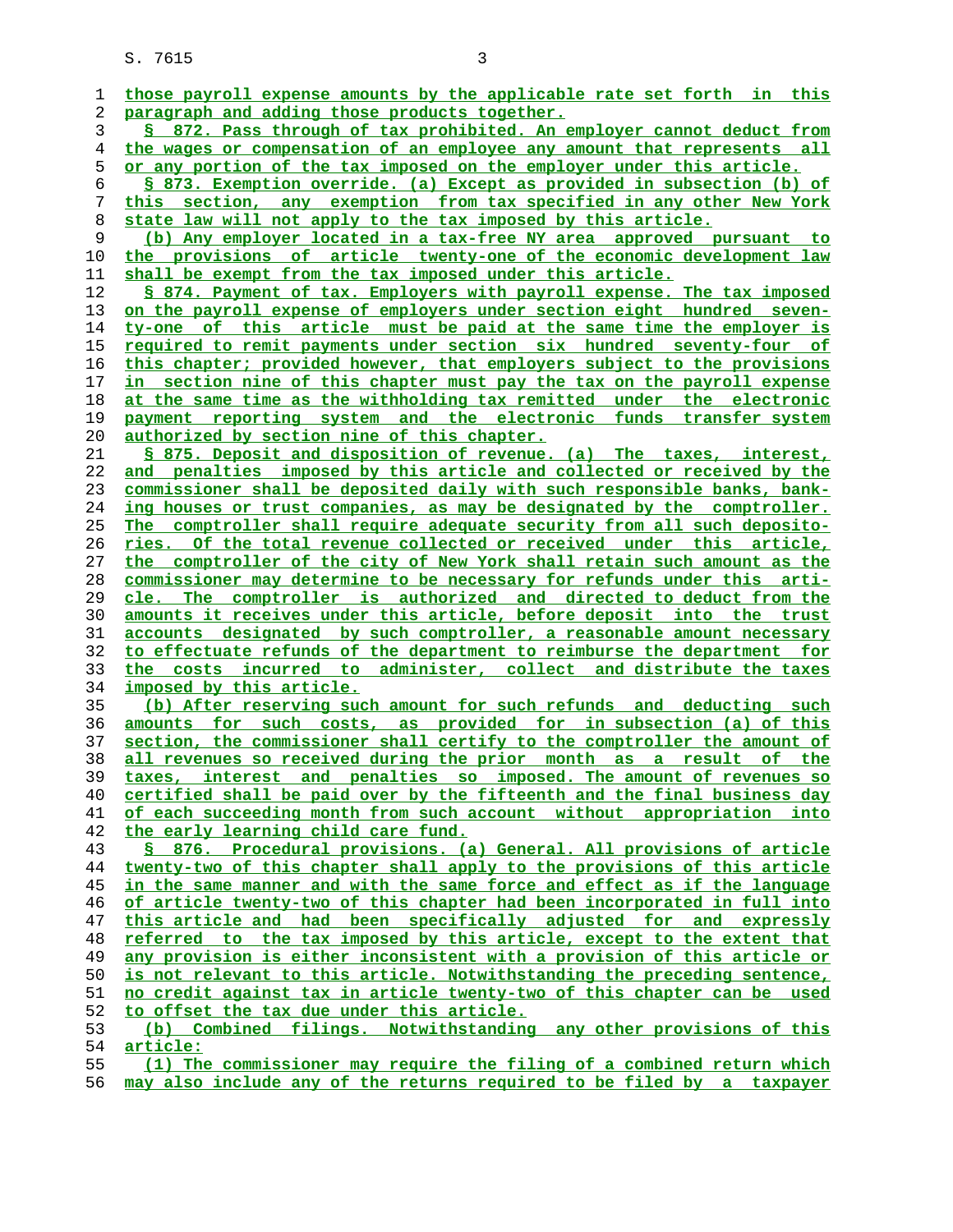**pursuant to the provisions of section six hundred fifty-one of this chapter and which may be required to be filed by such taxpayer pursuant to any local law enacted pursuant to the authority of article thirty, thirty-A or thirty-B of this chapter. (2) Where a combined return is required, and with respect to the payment of estimated tax, the commissioner may also require the payment to it of a single amount which shall equal the total of the amounts (total taxes less any credits or refunds) which would have been required to be paid with the returns or in payment of estimated tax pursuant to the provisions of this article, the provisions of article twenty-two of this chapter, and the provisions of local laws enacted under the author- ity of article thirty, thirty-A or thirty-B of this chapter. (3) Notwithstanding any other law to the contrary, the commissioner may require that all filings of forms or returns under this article shall be filed electronically and all payments of tax shall be paid electronically. § 877. Enforcement with other taxes. (a) Joint assessment. If there is assessed a tax under this article and there is also assessed a tax against the same taxpayer pursuant to article twenty-two of this chapter or under a local law enacted pursuant to the authority of article thir- ty, thirty-A, or thirty-B of this chapter, and payment of a single amount is required under the provisions of this article, such payment shall be deemed to have been made with respect to the taxes so assessed in proportion to the amounts of such taxes due, including tax, penal- ties, interest and additions to tax. (b) Joint action. If the commissioner takes action under such article twenty-two or under a local law enacted pursuant to the authority of article thirty, thirty-A, or thirty-B of this chapter with respect to the enforcement and collection of the tax or taxes assessed under such articles, the commissioner shall, whenever possible and necessary, accompany such action with a similar action under similar enforcement and collection provisions of the tax imposed by this article. (c) Apportionment of moneys collected by joint action. Any moneys collected as a result of such joint action shall be deemed to have been collected in proportion to the amounts due, including tax, penalties, interest and additions to tax, under article twenty-two of this chapter or under a local law enacted pursuant to the authority of article thir- ty, thirty-A, or thirty-B of this chapter and the tax imposed by this article. (d) Joint deficiency action. Whenever the commissioner takes any action with respect to a deficiency of income tax under article twenty- two of this chapter or under a local law enacted pursuant to the author- ity of article thirty, thirty-A, or thirty-B of this chapter, other than the action set forth in subsection (a) of this section, the commissioner may in his or her discretion accompany such action with a similar action under this article.** 47 § 4. The state finance law is amended by adding a new section 99-oo to 48 read as follows: **§ 99-oo. Early learning child care fund. 1. There is hereby estab- lished in the joint custody of the state comptroller and the commission- er of taxation and finance a fund to be known as the "early learning child care fund". 2. Such fund shall consist of all revenues received by the state, pursuant to the provisions of article twenty-four-B of the tax law and all other moneys appropriated thereto from any other fund or source pursuant to law. Nothing contained in this section shall prevent the**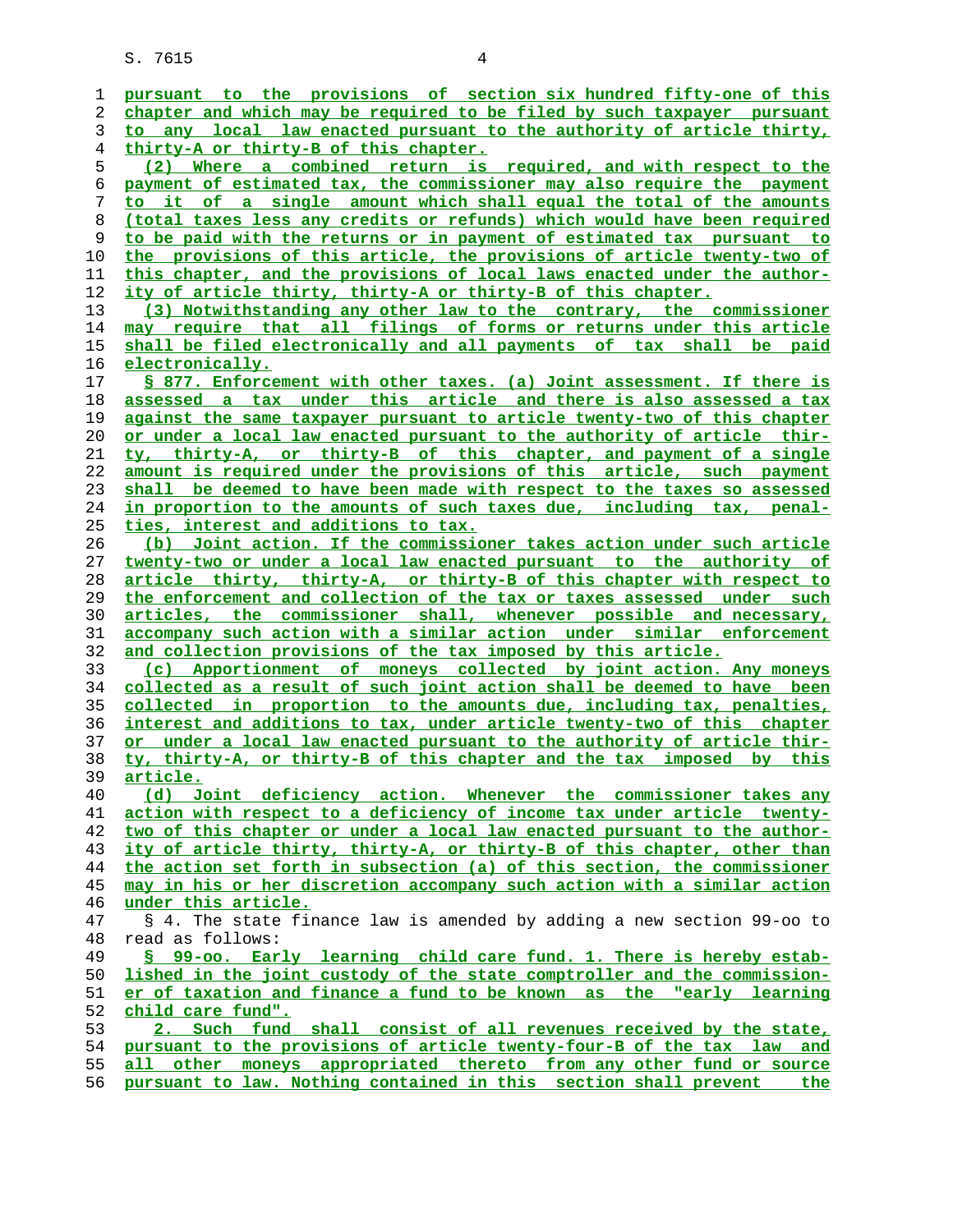| fund as defined in this section and depositing them into the fund<br>according to law.                                                              |
|-----------------------------------------------------------------------------------------------------------------------------------------------------|
| 3. Moneys shall be payable from the fund on the audit and warrant of                                                                                |
| the comptroller on vouchers approved and certified by the commissioner                                                                              |
| of social services.                                                                                                                                 |
| 5. Article 6 of the social services law is amended by adding a new<br>S.                                                                            |
| title 5-D to read as follows:                                                                                                                       |
| TITLE 5-D                                                                                                                                           |
| <b>EARLY LEARNING CHILD CARE PROGRAM</b>                                                                                                            |
| Section 410-aa. Definitions.                                                                                                                        |
| 410-bb. Early learning child care program.                                                                                                          |
| 410-cc. Financial assistance to qualified agencies for early                                                                                        |
| learning child care program and enrollment.                                                                                                         |
| <u>410-dd. Drop-in care.</u>                                                                                                                        |
| 410-ee. Application and eligibility for families.                                                                                                   |
| 410-ff. Child care stabilization grant.                                                                                                             |
| 410-gg. Expansion grants; tax incentives.                                                                                                           |
| 410-hh. Training, technical assistance and professional develop-                                                                                    |
| ment funding.                                                                                                                                       |
| 410-ii. Coordination and integration funds.                                                                                                         |
| 410-jj. Reporting requirements.                                                                                                                     |
| 410-kk. Enforcement.                                                                                                                                |
| 410-11. Taskforce to study after school programming for five to                                                                                     |
| twelve year old children and crisis care.                                                                                                           |
| § 410-aa. Definitions. As used in this title, the term:                                                                                             |
| 1. "Qualified agency" means any in family day care homes, group family                                                                              |
| day care homes, head start programs or center-based child care that is<br>certified and licensed by the state.                                      |
| 2. "Early learning child care program" means a child care program for                                                                               |
| a child not less than six weeks of age and not more than five years of                                                                              |
| age that is provided in family day care homes, group family day care                                                                                |
| homes, head start programs or center-based child care that is certified                                                                             |
| and licensed by the state.                                                                                                                          |
| 3. "Covered child" means a child:                                                                                                                   |
| (a) who is less than five years of age; or                                                                                                          |
| (b) who is not yet in kindergarten.                                                                                                                 |
| 4.<br>"Financial assistance" means assistance provided by grant for which                                                                           |
| payments may be made in installments and in advance or by way of                                                                                    |
| reimbursement with necessary adjustments on account of overpayments or                                                                              |
| underpayments.                                                                                                                                      |
| 5. "Low-income", with respect to a child or other individual, means an                                                                              |
| individual in a family with a family income that is not more than four                                                                              |
| hundred percent of the poverty line.                                                                                                                |
| 6. "Poverty line" means the official poverty line, as defined by the                                                                                |
| federal office of management and budget, based on the most recent data                                                                              |
| available from the bureau of the census: (a) adjusted to reflect the                                                                                |
| percentage change in the consumer price index for all urban consumers,                                                                              |
| issued by the bureau of labor statistics, during the annual or other                                                                                |
| interval immediately preceding the date on which such adjustment is                                                                                 |
| made; and (b) adjusted for family size.                                                                                                             |
| 7. "Professional development" means the career pathway aligned mech-                                                                                |
| anisms that contribute to ensuring that a member of the early care and                                                                              |
|                                                                                                                                                     |
| education workforce, in any setting, has or is working towards obtaining<br>the degrees, credentials, and other trainings needed to demonstrate the |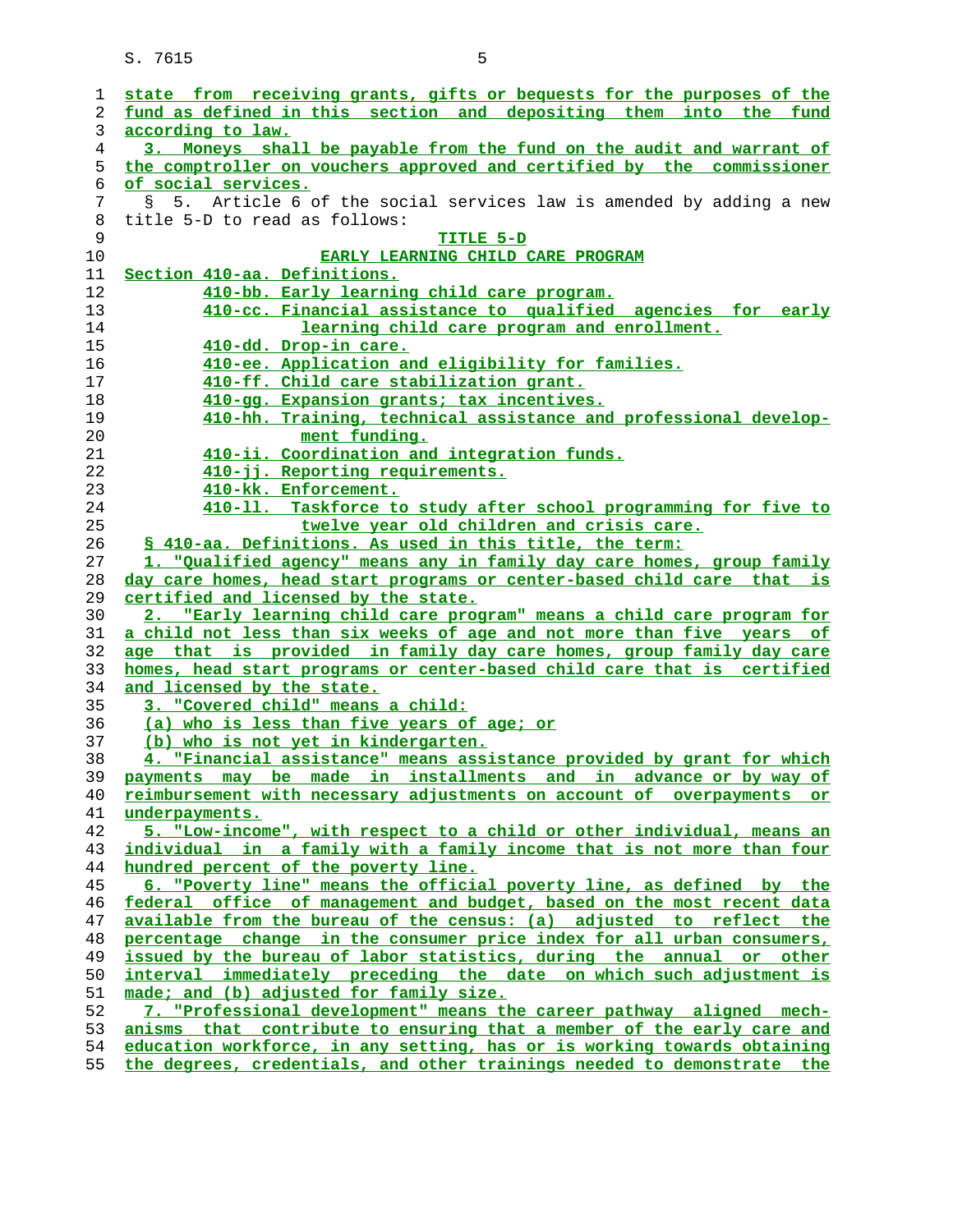| 1  | necessary knowledge and competencies for quality provision of child care  |
|----|---------------------------------------------------------------------------|
|    |                                                                           |
| 2  | <u>and early learning services.</u>                                       |
| 3  | 8. "Expansion grant" means a monetary grant provided on a yearly basis    |
| 4  | to provide eligible agencies with funds for capital improvements,         |
| 5  | supplies, and other miscellaneous capital funds associated with building  |
| 6  | and maintaining an early learning child care program.                     |
| 7  | 9. "Child care stabilization grant" means a monetary grant provided in    |
| 8  | fiscal year two thousand twenty-two to help child care providers pay      |
| 9  | their workforce a competitive wage and to hire more workers at a higher   |
| 10 | wage.                                                                     |
| 11 | 10. "Income eligibility fee scale" means a formula used to determine      |
| 12 | how much a family will spend on child care based on their income and how  |
| 13 | much will be subsidized through the universal child care program pursu-   |
| 14 | ant to section four hundred ten-ee of this title.                         |
| 15 | 11. "Early learning program proposal" means a plan put together by        |
| 16 | qualified agencies designed to effectively serve covered children.        |
|    |                                                                           |
| 17 | 12. "Session" means one early learning child care program class oper-     |
| 18 | ating pursuant to time, staff ratio and other regulatory requirements     |
| 19 | <u>set forth.</u>                                                         |
| 20 | 13. "Full working day" means not less than ten hours per day.             |
| 21 | 14. "Non-school hours" means: (a) the difference between a covered        |
| 22 | child's available hours in the early learning child care program minus    |
| 23 | the hours in a prekindergarten program; and (b) summer vacation and       |
| 24 | prekindergarten school holidays.                                          |
| 25 | 15. "Contracted care facility" means managed eligible agencies, such      |
| 26 | as in-home or center-based care facilities, or schools operating as       |
| 27 | early care and learning programs that enter into contract with the        |
| 28 | office of children and family services, local department of education or  |
| 29 | other qualified agency to meet detailed and specific requirements and     |
| 30 | goals.                                                                    |
| 31 | 16. "Drop-in care" means care provided to a covered child on short        |
| 32 | notice on a temporary basis as to help families with emergency situ-      |
| 33 | <u>ations.</u>                                                            |
| 34 | § 410-bb. Early learning child care program. 1. The department is         |
| 35 | hereby authorized and empowered to establish and operate the early        |
| 36 | <u>learning child care program as authorized pursuant to section four</u> |
| 37 | hundred ten-ee of this title and as funded pursuant to article twenty-    |
| 38 | four-B of the tax law. The department shall have two dedicated revenue    |
| 39 | supporting the program for children under five years old. One<br>streams  |
| 40 | part of the funding shall be dedicated to building out the needed         |
| 41 | infrastructure for establishing new child care facilities, training the   |
| 42 | workforce, and increasing capacity in existing facilities across the      |
| 43 | state through grants and scholarships. Grants shall include funding for   |
|    | capital purchases and improvements, expansion of provider networks,       |
| 44 |                                                                           |
| 45 | activities and professional development programs, hiring more<br>training |
| 46 | staff, the requlation and monitoring of the program, the develop-         |
| 47 | computerized data systems, and consumer education. The second<br>ment of  |
| 48 | part of the funding shall be dedicated to providing covered<br>children   |
| 49 | subsidies to attend qualified agencies' early learning child care         |
| 50 | programs. Up to ten percent of such funding may be used by the depart-    |
| 51 | ment to provide funds to social services districts, the child care        |
| 52 | resource and referral program, and to designated partners of the social   |
| 53 | service districts to administer the program, including for outreach,      |
| 54 | processing applications, helping families and eligible agencies navigate  |
| 55 | the application process, setting up local data collection, and all other  |
| 56 | administrative activities associated with administering the program.      |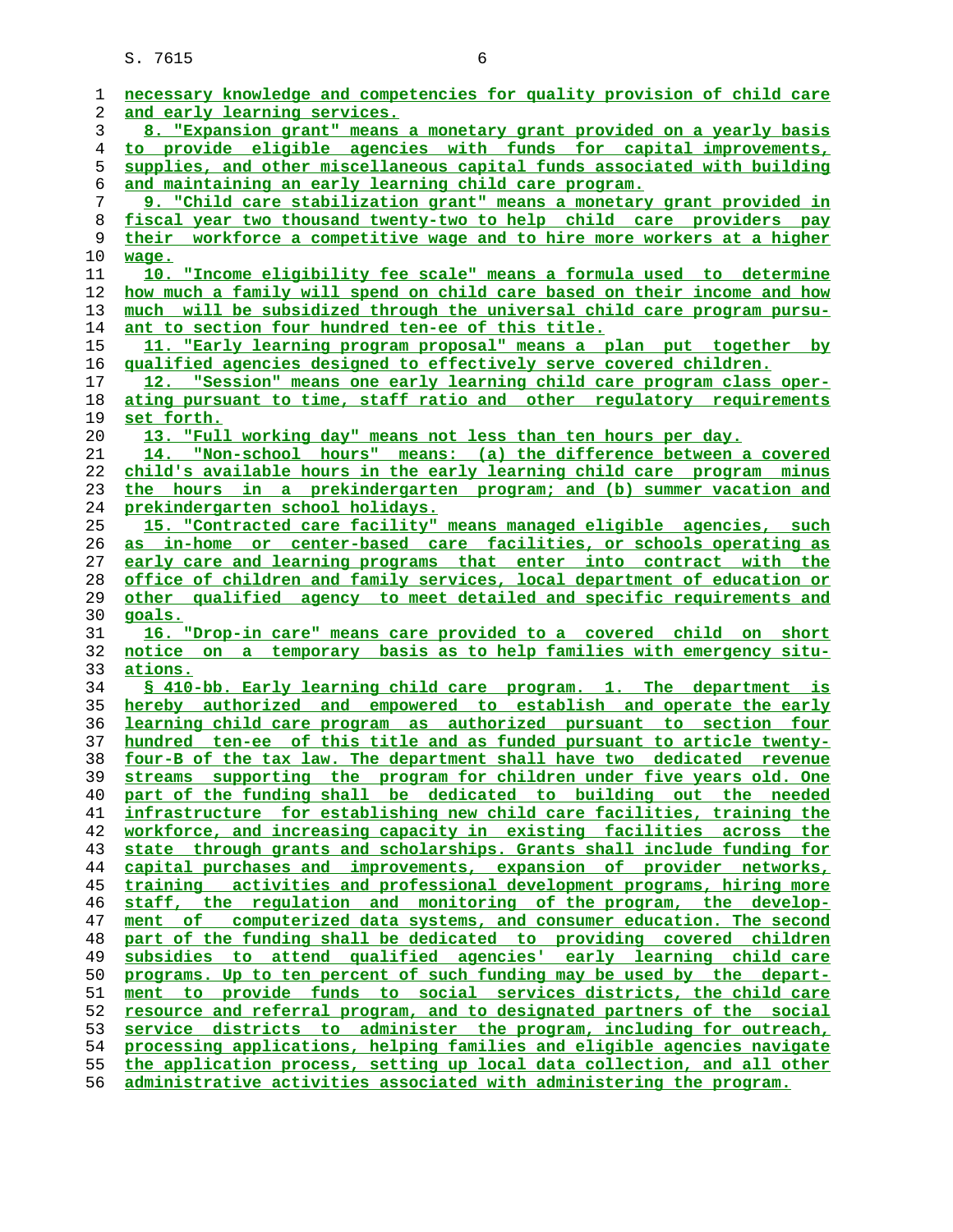**2. Allocation of funds. (a) The department shall annually allocate all funds dedicated to the program pursuant to article twenty-four-B of the tax law to social services districts according to an allocation plan developed by the department and approved by the director of the budget. The allocation plan shall be based, at least in part, on historical costs and on the availability, cost of, and need for child care assist- ance in each social services district. The commissioner shall take into account the incomes of residents in the area and shall also take into account the fee scale pursuant to section four hundred ten-ee of this title. Annual allocations shall be made on a state fiscal year basis. Social services districts shall demonstrate an ability to admin- ister the program. If a social services district is unable to demon- strate such an ability, the state shall be the administrator of the county early learning program. (b) Social services districts shall expend the allocated money for all early learning child care programs which are qualified agencies based on covered children's eligibility and the cost estimation model used to reimburse agencies, pursuant to this title and the rules and regulations adopted by the department. 3. Early learning child care programs shall fall into two categories broadly: (a) voucher eligible agencies; and (b) contracted care eligible agencies. Social services districts shall have authority over how much funding will be dedicated to these two categories, as long as the social services districts program meets all requirements pursuant to the program. 4. (a) A social services district shall make awards for contracted care to consolidated applications submitted by qualified agencies which include early learning child care programs offered by non-profit organ- izations, community-based organizations, schools, libraries, museums, and/or charter schools which shall demonstrate geographic diversity within the area to be served as well as diversity of providers. (b) Social services districts shall certify voucher eligible programs to applications submitted by qualified agencies which include early learning child care programs offered by in-home care, center-based care, informal care providers who are for profit or non-profit organizations, community-based organizations, charter schools, libraries and museums, which may apply individually to the extent allowed under paragraph (c) of this subdivision. Any consolidated application shall include, but shall not be limited to, the names of individual locations and provid- ers, applicable licenses, facility lease information, and intended staffing plans. (c) Prior to submission of a consolidated application, the local commissioner of social services shall widely solicit prospective eligi- ble agencies. The local commissioner of social services shall notify any applicant who has been denied inclusion in the consolidated applica- tion and/or has not been certified no later than two weeks prior to the submission of such application. Such eligible providers denied inclusion may apply individually as provided in paragraph (a) of this subdivision. 5. The child care resource and referral program shall receive funds to: (a) help qualified agencies and prospective qualified agencies navigate the early child care program application process, including meeting operating standards, hiring staff, offering competitive wages to retain or hire new staff, and applying for proper funding based on prospective covered children's eligibility for the program; and (b) provide families assistance in connecting with early learning child care programs across the state. As a condition of receiving funds pursuant**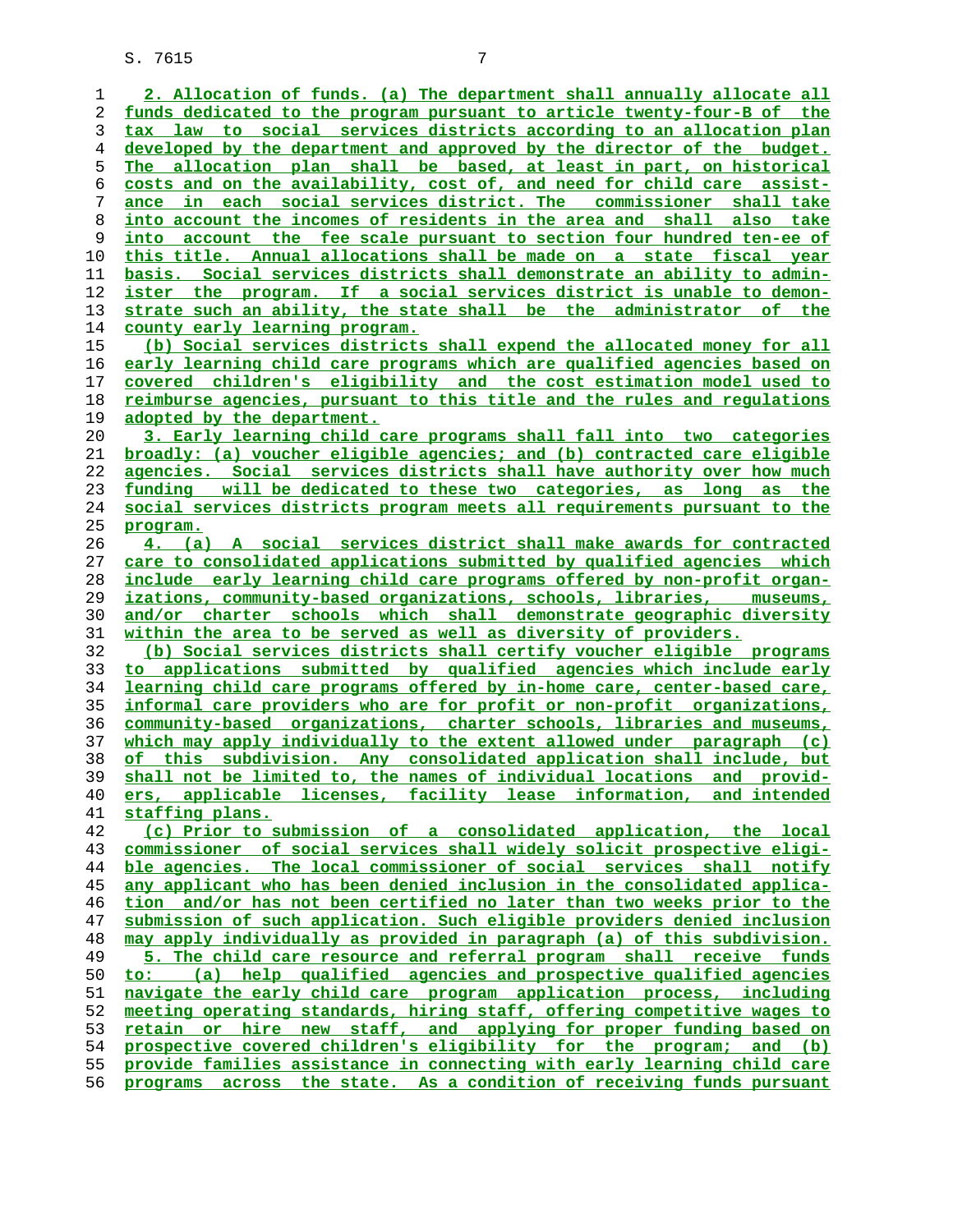| 1                  | to this section, the child care resource and referral program                                                          |
|--------------------|------------------------------------------------------------------------------------------------------------------------|
| 2                  | shall demonstrate that it is receiving or has an agreement to receive                                                  |
| 3                  | funds from sources other than the department pursuant to this title.                                                   |
| 4                  | 6. Qualified agencies shall apply to the local commissioner of social                                                  |
| 5                  | services for funds for prospective covered children. All applications                                                  |
| 6                  | approved by the commissioner shall include a commitment to use appropri-                                               |
|                    |                                                                                                                        |
| 7                  | ate accounting and fiscal control procedures which shall include the                                                   |
| 8                  | filing of an annual financial statement which has been audited as                                                      |
| 9                  | required by the department so as to ensure:                                                                            |
| 10                 | (a) the proper disbursement accounting for funds received; and                                                         |
| 11                 | (b) appropriate written records regarding the population served,                                                       |
| 12                 | including the level of financial assistance needed and the type and                                                    |
| 13                 | extent of services rendered.                                                                                           |
| 14                 | 7. Qualified agencies approved to receive funding shall be required to                                                 |
| 15                 | follow section four hundred ten-q of this article to provide information                                               |
| 16                 |                                                                                                                        |
|                    | to parents who contact the certified child care center about the best                                                  |
| 17                 | child care options for parents and their covered child.                                                                |
| 18                 | 8. In order for an early learning program application by qualified                                                     |
| 19                 | agencies to be accepted and approved for funding, a proposal shall:                                                    |
| 20                 | (a) include a needs assessment of the area within the applicant's                                                      |
| 21                 | community;                                                                                                             |
| 22                 | (b) demonstrate an ability to operate after typical work hours for                                                     |
| 23                 | parents working a full working day on atypical hours;                                                                  |
| 24                 | (c) provide for age and developmentally appropriate curriculum and                                                     |
| 25                 | activities:                                                                                                            |
| 26                 | (d) provide for periodic assessments of a child's development;                                                         |
| 27                 | (e) provide a proper learning environment, materials and supplies for                                                  |
|                    |                                                                                                                        |
| 28                 | children to develop properly;                                                                                          |
| 29                 | (f) have a robust plan and infrastructure to engage and communicate                                                    |
| 30                 | with families;                                                                                                         |
| 31                 | (q) meet staffing requirement criteria created by the department;                                                      |
| 32                 | (h) provide adequate training and professional development opportu-                                                    |
| 33                 | nities for teachers and staff;                                                                                         |
| 34                 | (i) demonstrate the quality of the facility;                                                                           |
| 35                 | (j) demonstrate the manner in which the physical well-being, health                                                    |
| 36                 | and nutrition are addressed;                                                                                           |
| 37                 | (k) ensure equal opportunity by abiding by all standards set by Title                                                  |
| 38                 | III of the federal Americans with Disabilities Act in accordance with                                                  |
| 39                 | state law:                                                                                                             |
| 40                 | (1) incorporate an implicit bias and cultural competency training for                                                  |
|                    |                                                                                                                        |
| 41                 | child care providers, specifically focusing on served population;                                                      |
| 42                 | (m) demonstrate compliance with local health licensing and permit                                                      |
| 43                 | requirements;                                                                                                          |
| 44                 | (n) outline the care options provided in relation to full working day                                                  |
| 45                 | hour sessions and non-school hour sessions; and                                                                        |
| 46                 | (o) other standards determined by the department.                                                                      |
| 47                 | 9. Pursuant to section four hundred ten-cc of this title, an early                                                     |
| 48                 | learning program shall pay workers a salary that is equivalent to no                                                   |
| 49                 | less than forty-five thousand dollars annually for a full time teacher                                                 |
| 50                 | or staff members.                                                                                                      |
| 51                 | 10. The department shall create a quality standard that eligible agen-                                                 |
| 52                 | cies shall meet to accept covered children who qualify for the prekin-                                                 |
|                    |                                                                                                                        |
| 53                 | dergarten program, but whose family choose to participate in the early                                                 |
| 54                 | learning child care program instead. This standard shall be met for an                                                 |
| 55                 | eligible agency to accept a covered child for a full working day session<br>into the conly learning ghild gave program |
| $\Gamma$ $\subset$ |                                                                                                                        |

**into the early learning child care program.**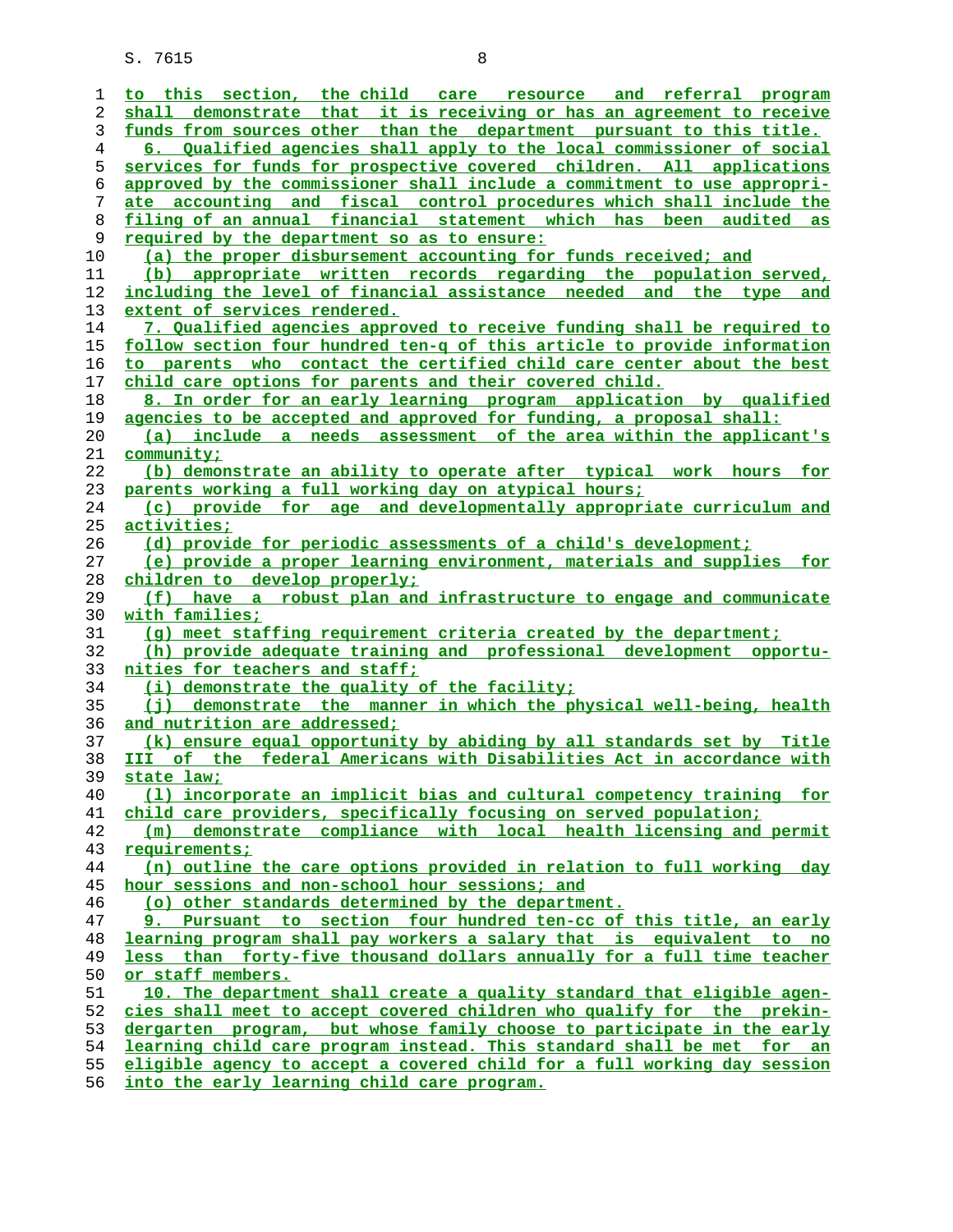**11. An early learning program proposal submitted under this section may be disapproved or a prior designation of qualified agency may be withdrawn only if the commissioner, in accordance with regulations established by the commissioner, has provided:(a) written notice of intention to disapprove such proposal or withdraw such designation, including a statement of the reasons for such disapproval or withdrawal; (b) a reasonable time in which to submit corrective amendments to such plan or undertake other necessary corrective action; and (c) an opportu- nity for a public hearing upon which basis an appeal to the commissioner may be taken as of right. 12. The New York state child care board established pursuant to title five-E of this article shall adopt all other rules and regulations necessary to administer the program. § 410-cc. Financial assistance to qualified agencies for early learn- ing child care program and enrollment. 1. Social services districts shall provide financial assistance for carrying out the early learning child care program to qualified agencies. The amount of financial assistance provided shall be based on a cost estimation model created by the department which determines the actual cost of care in relation to the income eligibility fee scale for each covered child of the program. The cost estimation model shall be determined by a report from the office of children and family services. The formula shall also take into account needed wage increases to hire and retain enough child care professionals to meet the needs of the program in relation to the posi- tion of a covered child's family on the income eligibility fee scale. Such payment rates shall take into account the variations in the costs of providing child care in different settings and to children of differ- ent age groups, and the additional costs of providing child care for children with special needs. 2. Qualified agencies participating in the early learning child care program shall be reimbursed by the state based on the enrollment of covered children. Financial assistance shall be provided to the quali- fied agency regardless of whether a covered child attends their assigned session or not. 3. When determining the market rate cost for early child care learning programs, the department shall take into account: (a) wages for workers that shall not be less than forty-five thousand dollars a year; (b) an established differential payment rate for child care services for eligible agencies. Such differential payment rate shall be fifteen percent higher than the actual cost of care or the applicable market-related payment rate established by the office in regulations, whichever is less. Differential payment rates shall be provided to eligible agencies who provide care to: (i) a child experiencing home- lessness; (ii) a child during non-traditional hours; and/or (iii) any other at-risk children that the New York state child care board deems appropriate; (c) the education level of the staff member when determining pay, with staff with bachelors and masters degrees being paid more than those** without such degrees; and **(d) wages for workers that take into account cost of living differ- ences across different regions of the state. § 410-dd. Drop-in care. 1. Eligible agencies that are contracted care facilities or voucher eligible facilities that offer drop-in care shall be eligible to receive a tax credit pursuant to subdivision two of this**

**section, based on the following criteria:**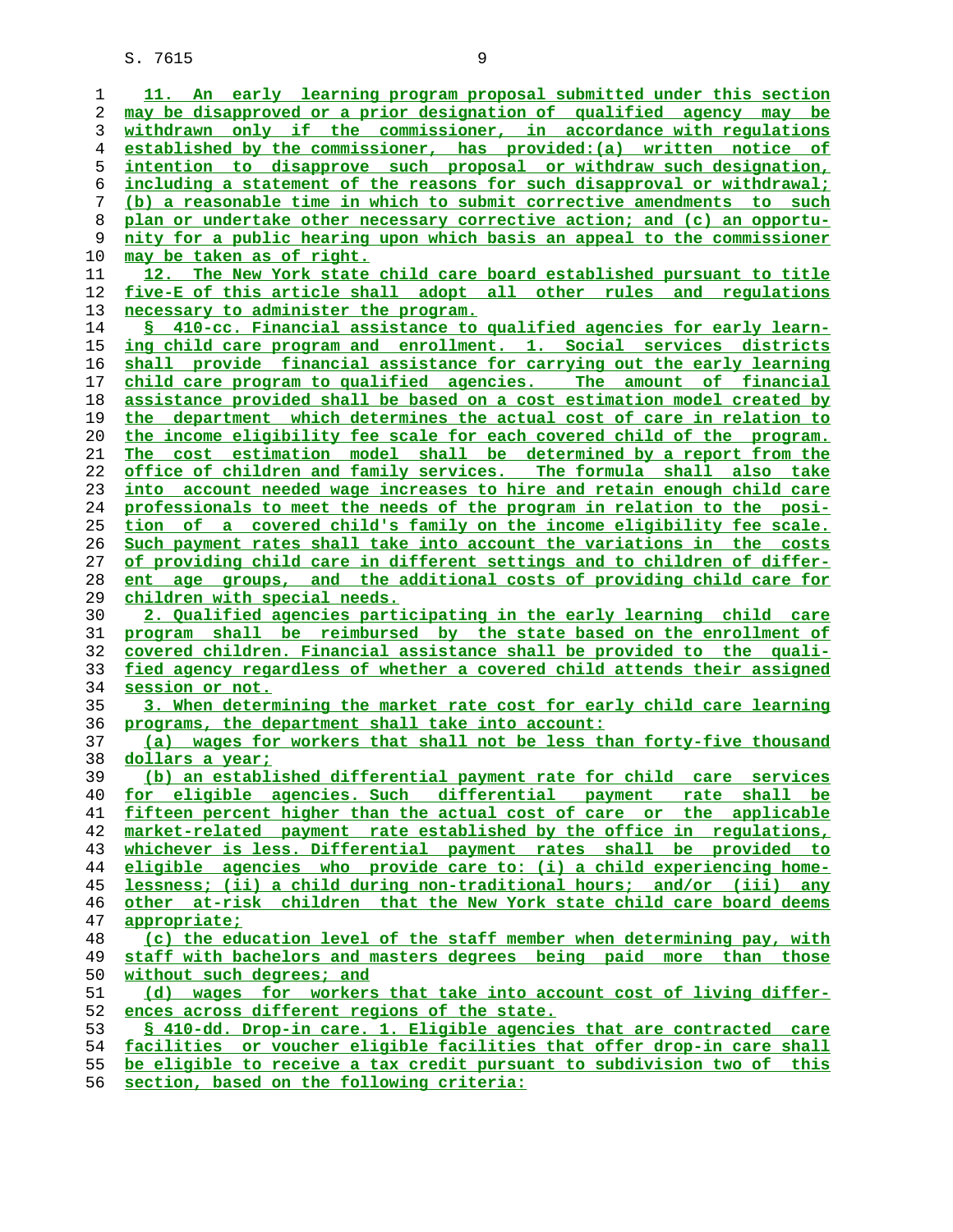| 1        | (a) the eligible agency meets all requirements outlined in the early                                                                           |
|----------|------------------------------------------------------------------------------------------------------------------------------------------------|
| 2        | learning child care program; and                                                                                                               |
| 3        | (b) the eligible agency holds open spots for enrollment to covered                                                                             |
| 4        | children, based on the following sizes of the eligible agency's enroll-                                                                        |
| 5        | ment capacity:                                                                                                                                 |
| 6        | (i) if fifteen children or less are enrolled within a child care                                                                               |
| 7        | facility, the eligible agency shall have a minimum of one spot available                                                                       |
| 8        | for drop-in care in order to receive the tax credit;                                                                                           |
| 9        | (ii) if thirty children or less are enrolled within a child care                                                                               |
| 10       | facility, the eligible agency shall have a minimum of two spots avail-                                                                         |
| 11       | able for drop-in care in order to receive the tax credit;<br>(iii) if forty-five children or less are enrolled within a child care             |
| 12       |                                                                                                                                                |
| 13<br>14 | facility, the eligible agency shall have a minimum of three spots avail-<br>able for drop-in care in order to receive the tax credit; and      |
| 15       | (iv) if more than forty-five children are enrolled within a child care                                                                         |
| 16       | facility, the eligible agency shall have a minimum of four spots avail-                                                                        |
| 17       | able for drop-in care in order to receive the tax credit.                                                                                      |
| 18       | 2. Child care facilities that choose to provide drop-in care in                                                                                |
| 19       | accordance with the standards listed above within the first year of the                                                                        |
| 20       | program shall receive a tax credit in accordance with the formula                                                                              |
| 21       | approved by the New York state child care board. The tax credit shall be                                                                       |
| 22       | reassessed within the first year by the child care research and data                                                                           |
| 23       | collection taskforce and new stipulations shall be released in the final                                                                       |
| 24       | report of such taskforce and regulated by the New York state child care                                                                        |
| 25       | <u>board.</u>                                                                                                                                  |
| 26       | 3. The New York child care board shall allocate time toward the expan-                                                                         |
| 27       | sion and cost of a drop-in program.                                                                                                            |
| 28       | \$ 410-ee. Application and eligibility for families. 1. The department                                                                         |
| 29       | shall mandate that all social services districts provide qualified agen-                                                                       |
| 30       | cies approved for the early learning child care program with the proper                                                                        |
| 31       | <u>forms for families to complete an application to the program for their</u>                                                                  |
| 32       | covered child. Such application forms shall be processed by the social                                                                         |
| 33       | services district and shall be made available: (a) online in a print-                                                                          |
| 34       | able, and fillable format on the website of the relevant social services                                                                       |
| 35       | district; and (b) in a translated version of the three to six most                                                                             |
| 36       | commonly spoken languages in the relevant social services district,                                                                            |
| 37       | either in-print or online. Qualified agencies shall provide families who                                                                       |
| 38       | seek enrollment at their local child care and early learning program                                                                           |
| 39       | information on how to contact their local social services district and                                                                         |
| 40       | child care resource and referral agencies for help in applying to the                                                                          |
| 41       | program.                                                                                                                                       |
| 42       | 2. Families may apply to a local child care and early learning program                                                                         |
| 43       | in such form and at such time as the executive director of the New York                                                                        |
| 44       | state child care board may prescribe, provided, however that such appli-                                                                       |
| 45       | cation shall require: proof of earnings, proof of identity, proof of                                                                           |
| 46       | residency, and proof of whether a child is registered in a universal                                                                           |
| 47       | prekindergarten program pursuant to section thirty-six hundred two-e of                                                                        |
| 48       | the education law and, if registered, for how many hours per day.                                                                              |
| 49       | 3. Applicants may prove earnings by providing: (a) proof of earnings                                                                           |
| 50       | through the presentation of a filed tax return from the previous year,                                                                         |
| 51       | or if proof of income through tax return is not possible the commission-                                                                       |
| 52       | er may allow a letter from an employer documenting the dates of work of                                                                        |
| 53<br>54 | the applicant and the yearly pay from the employer; (b) a form W-2 or<br>1099 from at least one of the two most recent completed tax years; or |
| 55       | (c) a wage notice provided pursuant to section one hundred ninety-five                                                                         |
| 56       | of the labor law that documents employment for a period of time within                                                                         |
|          |                                                                                                                                                |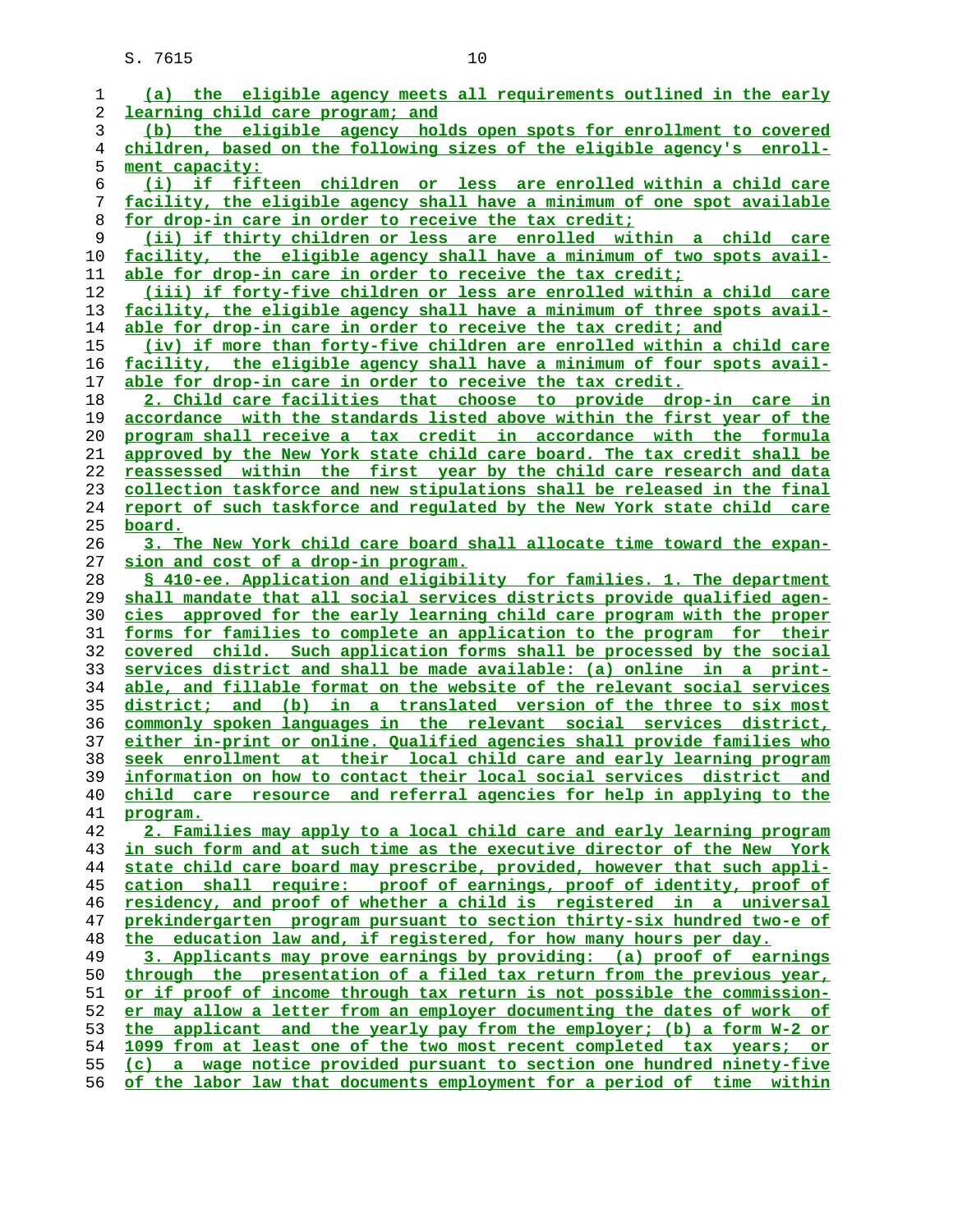| ı  | six months prior to the date the applicant certifies he or she became    |
|----|--------------------------------------------------------------------------|
| 2  | eligible for benefits pursuant to this title.                            |
| 3  | 4. Applicants may prove identity by providing:                           |
| 4  | (a) A driver's license, motor vehicle ID card number, valid foreign      |
| 5  | driver's license that includes a photo image of the applicant and which  |
| 6  | is unexpired or expired for less than twenty-four months of its date of  |
| 7  | expiration, New York state ID, IDNYC or other New York municipal or      |
| 8  | county identification card, valid unexpired foreign passport issued by   |
| 9  | the applicant's country of citizenship, or valid unexpired consular      |
| 10 | identification document issued by a consulate from the applicant's coun- |
| 11 | try of citizenship. Nothing contained in this subdivision shall be       |
| 12 | deemed to preclude the commissioner from approving additional proofs of  |
| 13 | identity; or                                                             |
| 14 | (b) A social security number or, in lieu thereof, an individual          |
| 15 | taxpayer identification number or a United States citizenship and immi-  |
| 16 | gration services number; or                                              |
| 17 | (c) The names and addresses of all employers and/or hiring parties, in   |
| 18 | and out of the state, for the last eighteen months to the extent that    |
| 19 | such information is available to the applicant; or                       |
| 20 | (d) A mailing address and zip code.                                      |
| 21 | 5. Applicants may prove residency by providing: (a) a New York state     |
| 22 | driver's license or state identification card, an IDNYC; (b) a utility   |
| 23 | bill with a proper address and listed under the applicant's confirmed    |
| 24 | identity, or a credit card statement with a proper address and listed    |
| 25 | under the applicant's confirmed identity; or (c) a lease agreement or    |
| 26 | mortgage statement with a proper address and listed under the appli-     |
| 27 | cant's confirmed identity, a letter from the New York city housing       |
| 28 | authority, a letter from a homeless shelter, or any additional form of   |
| 29 | government identification or identification approved by the department   |
| 30 | and the New York state child care board.                                 |
| 31 | 6. Prekindergarten eligible children who apply to attend the early       |
| 32 | learning child care program shall provide documentation proving the      |
| 33 | number of hours a child attends a prekindergarten program, whether no    |
| 34 | hours or a full school day.                                              |
| 35 | 7. Families shall be found eligible for financial assistance using an    |
| 36 | income eligibility fee scale based on the current federal poverty line   |
| 37 | and adjusted for the size of the family. No co-payments shall be         |
| 38 | assigned to families of covered children.                                |
| 39 | 8. A fee under this section shall be charged to families of a covered    |
| 40 | child based on income levels as follows:                                 |
| 41 | (a) A covered child who is in a family with an income that is less       |
| 42 | than four hundred percent of the poverty line shall be assessed no fee   |
| 43 | for service and receive free child care.                                 |
| 44 | (b) A covered child who is in a family with a family income that is      |
| 45 | more than four hundred percent of the poverty line but not more than     |
| 46 | five hundred percent of the poverty line, the fee under this section     |
| 47 | shall not exceed one percent of the family income.                       |
| 48 | (c) A covered child who is in a family with a family income that is      |
| 49 | more than five hundred percent of the poverty line but not more than six |
| 50 | hundred percent of the poverty line, the fee under this section shall    |
| 51 | not exceed two percent of the family income.                             |
| 52 | (d) A covered child who is in a family with a family income that is      |
| 53 | more than six hundred percent of the poverty line but not more than      |
| 54 | seven hundred percent of the poverty line, the fee under this section    |
| 55 | shall not exceed three and one-half percent of the family income.        |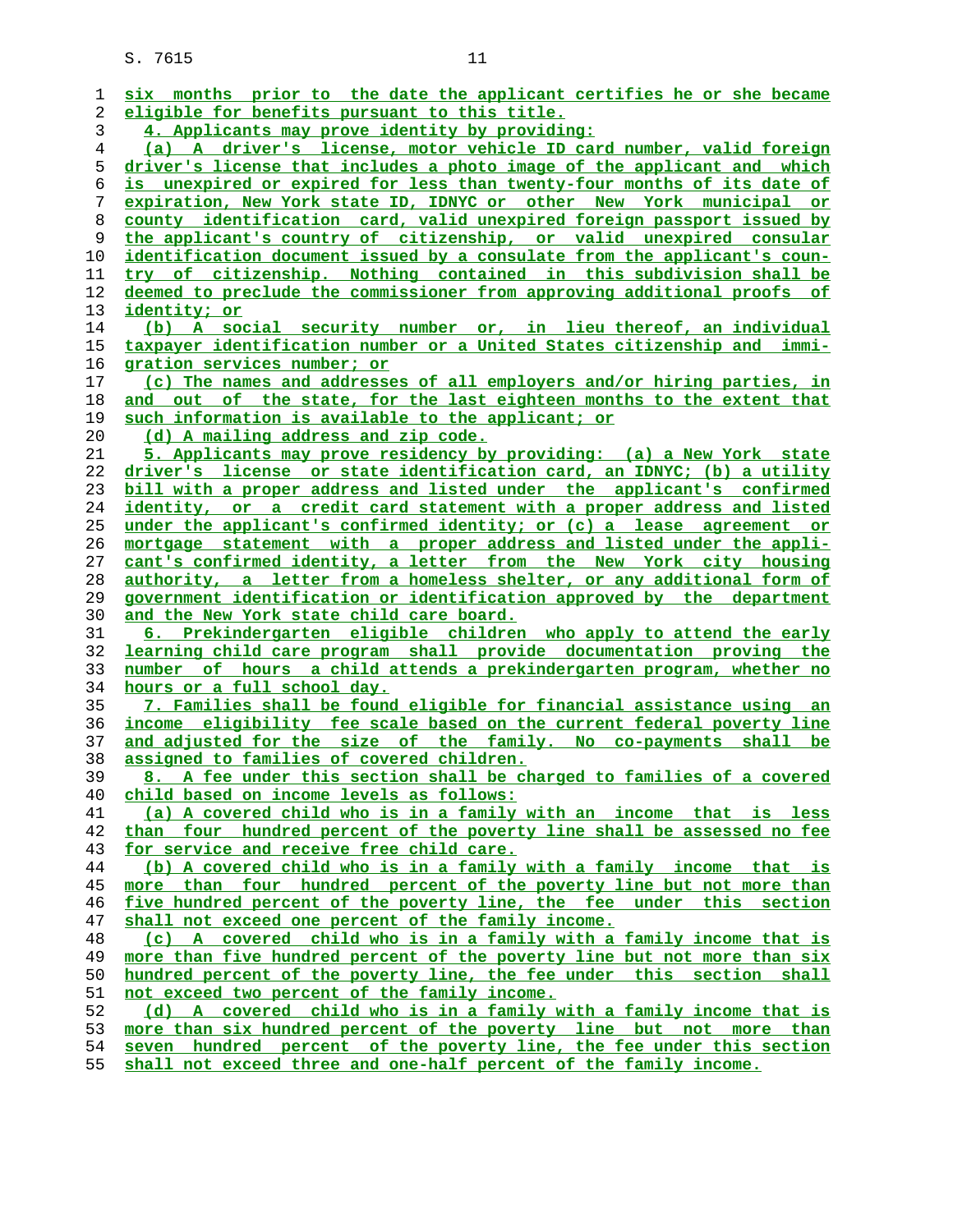**(e) A covered child who is in a family with a family income that is more than seven hundred percent of the poverty line but not more than eight hundred percent of the poverty line, the fee under this section shall not exceed four and one-half percent of the family income. (f) A covered child who is in a family with a family income that is more than eight hundred percent of the poverty line but not more than nine hundred percent of the poverty line, the fee under this section shall not exceed six percent of the family income. (g) A covered child who is in a family with a family income that is more than nine hundred percent of the poverty line but not more than one thousand percent of the poverty line, the fee under this section shall not exceed seven percent of the family income. 9. The total fee for a family that is subject to the fee under this section and has more than one child served through the program: (a) may increase as the family enters a second or further child in the program; but (b) may not be greater than the fee allowed under paragraph (g) of subdivision eight of this section. 10. Within fourteen days of completing an application, the local social services district shall provide families of a covered child with a response on whether the child is eligible for financial assistance, unless the local jurisdiction is facing extenuating circumstances. 11. Early learning child care programs shall provide families informa- tion on whether there is capacity in the facility of the qualified agen- cy or whether the family needs to coordinate with the child care resource and referral program to find an open spot in another closely located qualified agency. 12. Qualified agencies shall comply with existing state antidiscrimi- nation laws with regard to admittance of eligible children. § 410-ff. Child care stabilization grant. 1. The office of children and family services shall establish a stabilization grant program to help deal with a worker shortage within the child care industry within sixty days of the effective date of this title. 2. Technical assistance and support shall be made available by child care resource and referral agencies, in addition to other designated partners, to all child care providers to assist with the completion of the online application. § 410-gg. Expansion grants; tax incentives. 1. In collaboration with the child care resource and referral program, the early childhood advi- sory council established pursuant to section four hundred eighty-three-g of this chapter shall create an expansion grant program proposal within one hundred eighty days of the effective date of this title. The proposal shall be submitted for review and adoption, rejection or modification by the New York state child care board. Such expansion grant program shall dedicate funding to eligible agencies for: (a) construction of suitable facilities; (b) plans to incorporate eligible child care providers into the START-UP NY program; and (c) the creation of a capital debt services plan based on the amount of funding. 2. (a) In fiscal year two thousand twenty-two, the office of children and family services shall dedicate a portion of annual dedicated funds for the early learning child care program to expansion grants and tax incentives. Spending of funds shall be based on a plan created after surveying social services districts and learning of their needs. (b) In all subsequent fiscal years, the department shall dedicate no more than thirty percent and no less than five percent of dedicated funding for the program on expansion grants.**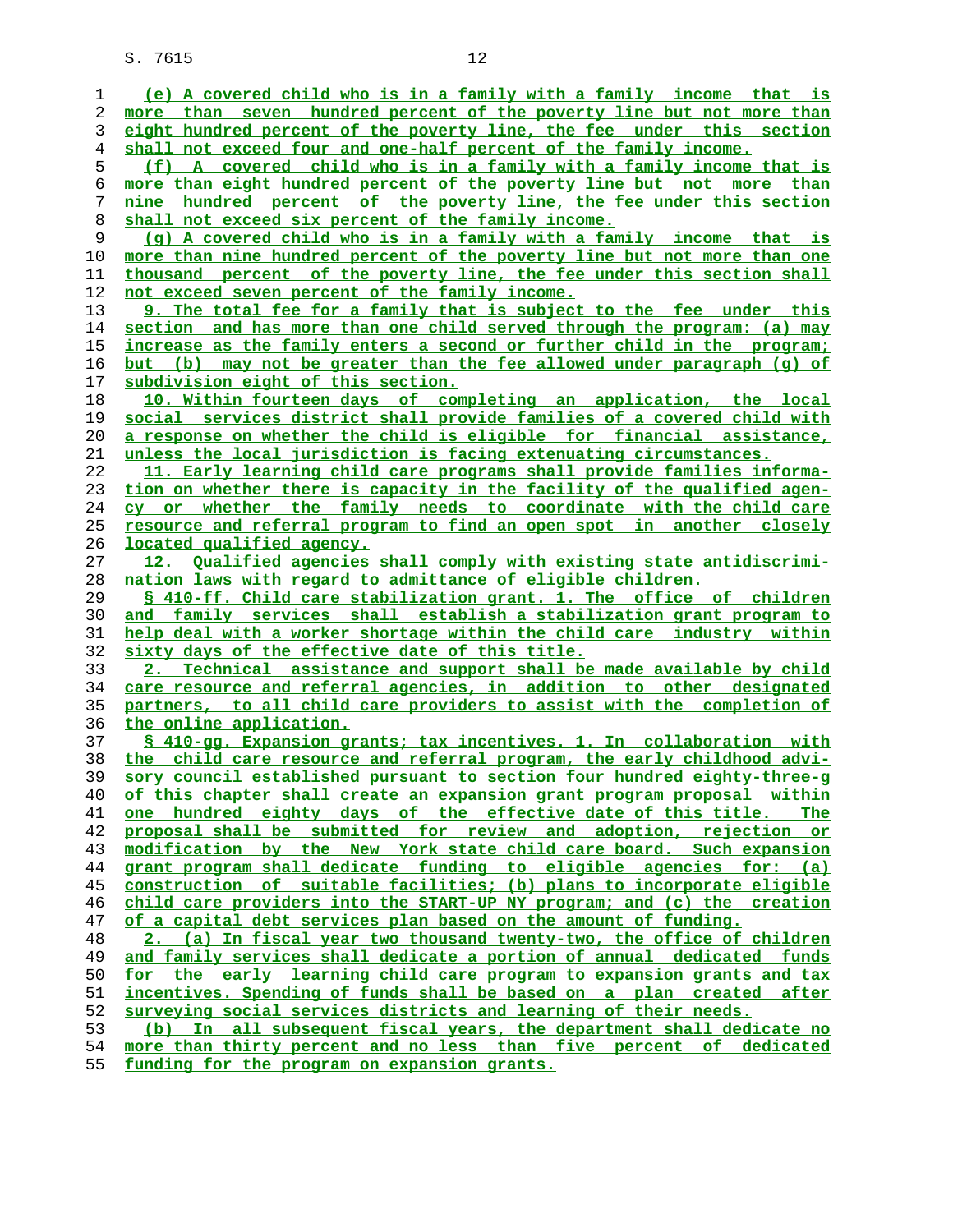| 1  | (c) The office of children and family services shall decide exact              |
|----|--------------------------------------------------------------------------------|
| 2  | funding amounts based on the needs of eligible child care agencies and         |
| 3  | the overall health of the child care system in New York state.                 |
| 4  | § 410-hh. Training, technical assistance and professional development          |
| 5  | funding. 1. In collaboration with the child care resource and referral         |
| 6  | program, the early childhood advisory council shall create a training          |
| 7  | and professional development grant program proposal within one hundred         |
| 8  | days of the effective date of this title. The proposal shall be submit-        |
| 9  | ted for review and adoption, rejection or modification by the New York         |
| 10 | <u>state child care board.</u>                                                 |
| 11 | 2. (a) In fiscal year two thousand twenty-two, the office of children          |
| 12 | <u>and family services shall dedicate a portion of all dedicated funds for</u> |
| 13 | the early learning child care program to the professional development          |
| 14 | and training of staff and eligible agencies. Spending of funds shall be        |
| 15 | <u>based on a plan created after surveying social services districts and </u>  |
| 16 | learning of their needs.                                                       |
| 17 | (b) In all subsequent fiscal years, the department shall dedicate no           |
| 18 | more than thirty percent and no less than five percent of dedicated            |
| 19 | funding for the program on training and professional development. The          |
| 20 | <u>office of children and family services shall decide-exact-funding</u>       |
| 21 | amounts based on the needs of eligible child care agencies, needs of the       |
| 22 | workforce, and the overall health of the child care system in New York         |
| 23 | state.                                                                         |
| 24 | 3. The plan shall use a portion of the funds decided upon by the               |
| 25 | <u>office of children and family services to improve the quality of child</u>  |
| 26 | care services, which shall include:                                            |
| 27 | (a) supporting the training and professional development of the early          |
| 28 | childhood workforce, including supporting degree attainment through            |
| 29 | student loan repayment assistance and credentialing for early childhood        |
| 30 | educators pursuant to this section;                                            |
| 31 | (b) supporting mandates to require the aspire registry for all early           |
| 32 | childhood care and education employees to enhance professional growth          |
| 33 | and program compliance.                                                        |
| 34 | 4. There shall be established a need-based student loan repayment              |
| 35 | assistance program for the purpose of providing student loan repayment         |
| 36 | assistance to any individual employed by a regulated, privately operated       |
| 37 | center-based child care program or family child care home. Such program        |
| 38 | shall require that:                                                            |
| 39 | (a) An eligible individual shall:                                              |
| 40 | (i) work in a privately operated center-based child care program or in         |
| 41 | <u>a family child care home that is regulated by the department for at</u>     |
| 42 | least an average of thirty hours per week for forty-eight weeks of the         |
| 43 | year;                                                                          |
| 44 | (ii) have earned an associate's, bachelor's, or advanced degree with a         |
| 45 | major concentration in early childhood, child and human development,           |
| 46 | elementary education, special education with a birth to age eight focus,       |
| 47 | child and family services, or other relevant field within the preceding        |
| 48 | five years; and                                                                |
| 49 | (iii) submit to the office of children and family services documenta-          |
| 50 | tion expressing the individual's intent to work in a regulated, private-       |
| 51 | <u>ly operated center-based child care program or family child care home</u>   |
| 52 | for at least the twelve months following the annual loan repayment award       |
| 53 | notification. A participant may receive up to four thousand dollars            |
| 54 | annually in student loan repayment assistance, which shall be distrib-         |
| 55 | uted by the department in four allotments. The department shall distrib-       |
| 56 | ute at least one-quarter of the individual's total annual benefit after        |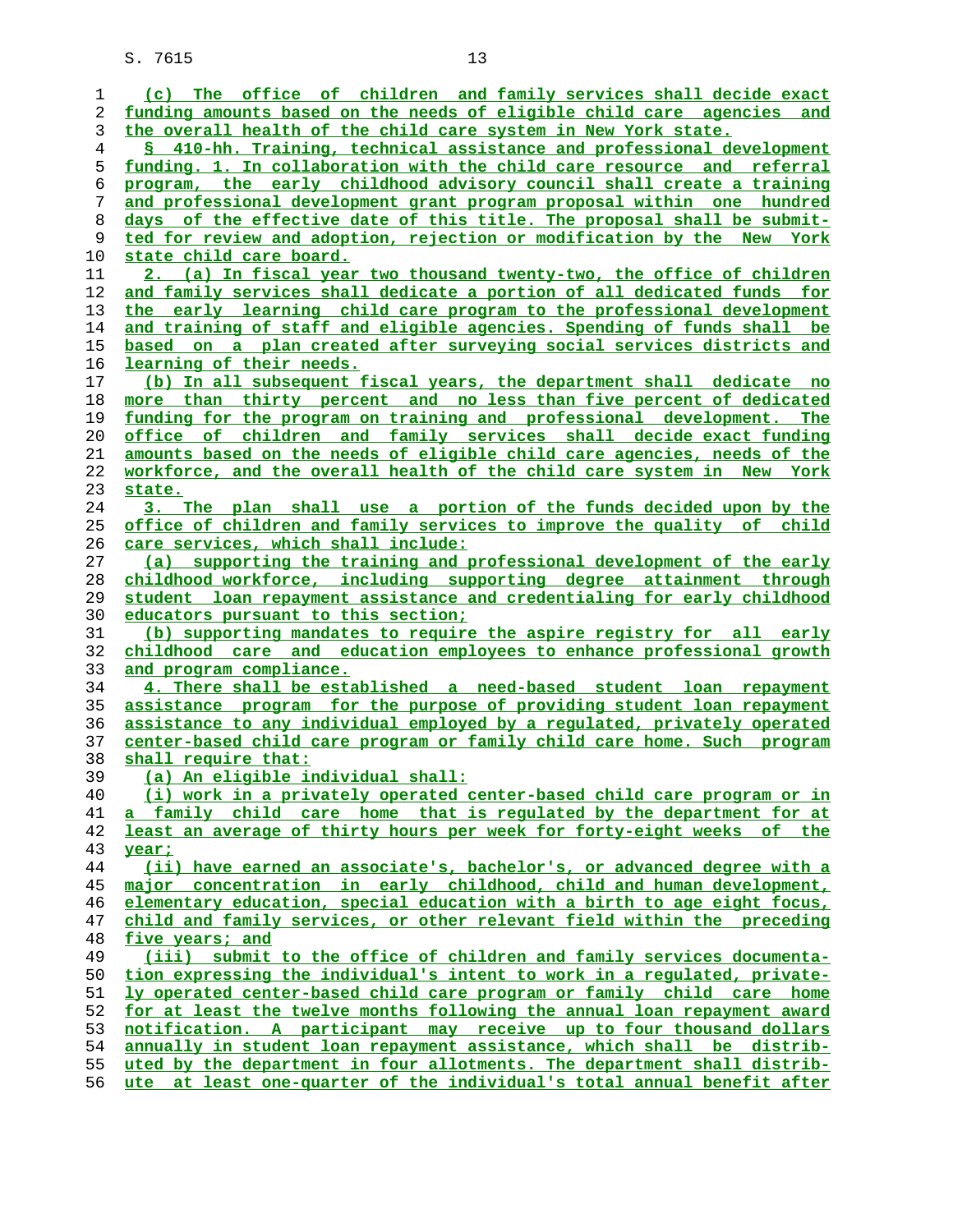| 1  | the individual has completed three months of employment in accordance    |
|----|--------------------------------------------------------------------------|
| 2  | with the program. The remainder of an individual's total annual benefit  |
| 3  | shall be distributed by the department every three months after the      |
| 4  | initial payment.                                                         |
| 5  | (b) The department shall adopt policies, procedures, and quidelines      |
| 6  | necessary to implement the provisions of this section.                   |
| 7  | (c) Student loan repayments shall be available pursuant to this          |
| 8  | section on a first-come, first-served basis until appropriated funds are |
| 9  | depleted.                                                                |
| 10 | (d) The department may contract for the administration of the program.   |
| 11 | Administration costs shall not be more than ten percent of the total     |
| 12 | appropriation received to implement this section.                        |
| 13 | 5. The department shall provide supports to aid eligible providers in    |
| 14 | providing trauma-informed care. Trauma-informed care supports may be     |
| 15 | used by eligible agencies for the following purposes:                    |
| 16 | (a) additional compensation for individual staff who have an infant      |
| 17 | and early childhood mental health or other child development specialty   |
| 18 | <u>credential;</u>                                                       |
| 19 | (b) trauma-informed professional development and training;               |
| 20 | (c) the purchase of screening tools and assessment materials;            |
| 21 | (d) supportive services for children with complex needs that are         |
| 22 | offered as fee-for-service within local communities; or                  |
| 23 | (e) other related expenses.                                              |
| 24 | § 410-ii. Coordination and integration of funds. 1. The commissioner     |
| 25 | and the executive director of the early learning child care program      |
| 26 | shall coordinate to integrate all federal and state dollars used for the |
| 27 | block grant child care program pursuant to title five-C of this article  |
| 28 | to ensure an efficient child care system and adequate care for all chil- |
| 29 | dren.                                                                    |
| 30 | 2. Any other child care programming by the state and localities shall    |
| 31 | integrate and coordinate with the early learning child care program.     |
| 32 | 3. The state education department and the office of children and fami-   |
| 33 | ly services shall coordinate and share data with each other to make sure |
| 34 | that children between the ages of three to four are properly cared for   |
| 35 | and can participate in the programs of their choosing.                   |
| 36 | § 410-jj. Reporting requirements. Each social services district shall    |
| 37 | collect and submit to the office of children and family services, in     |
| 38 | such form and at such times as specified by the department, such data    |
| 39 | and information regarding child care assistance provided under the early |
| 40 | learning child care program in accordance with criteria established by   |
| 41 | the department and the New York state child care board. The office of    |
| 42 | children and family services shall create, oversee, and update a data-   |
| 43 | base of all child care facilities in the state. Such database shall be   |
| 44 | updated on a minimum of a bi-weekly basis by each social services        |
| 45 | district and shall include: (a) contact information for each child care  |
| 46 | facility; (b) current full or part-time care availability; and (c)       |
| 47 | whether drop-in care is available.                                       |
| 48 | § 410-kk. Enforcement. 1. The New York state child care board shall      |
| 49 | have the authority to adopt rules and regulations written by the office  |
| 50 | of children and family services pertaining to oversight and enforcement  |
| 51 | actions of the early learning child care program.                        |
| 52 | 2. Enforcement actions undertaken by the office of children and family   |
| 53 | services shall be proportional to the severity of violations observed in |
| 54 | a licensed child care facility. The New York state child care board      |
| 55 | shall develop a framework to establish levels of violations and appro-   |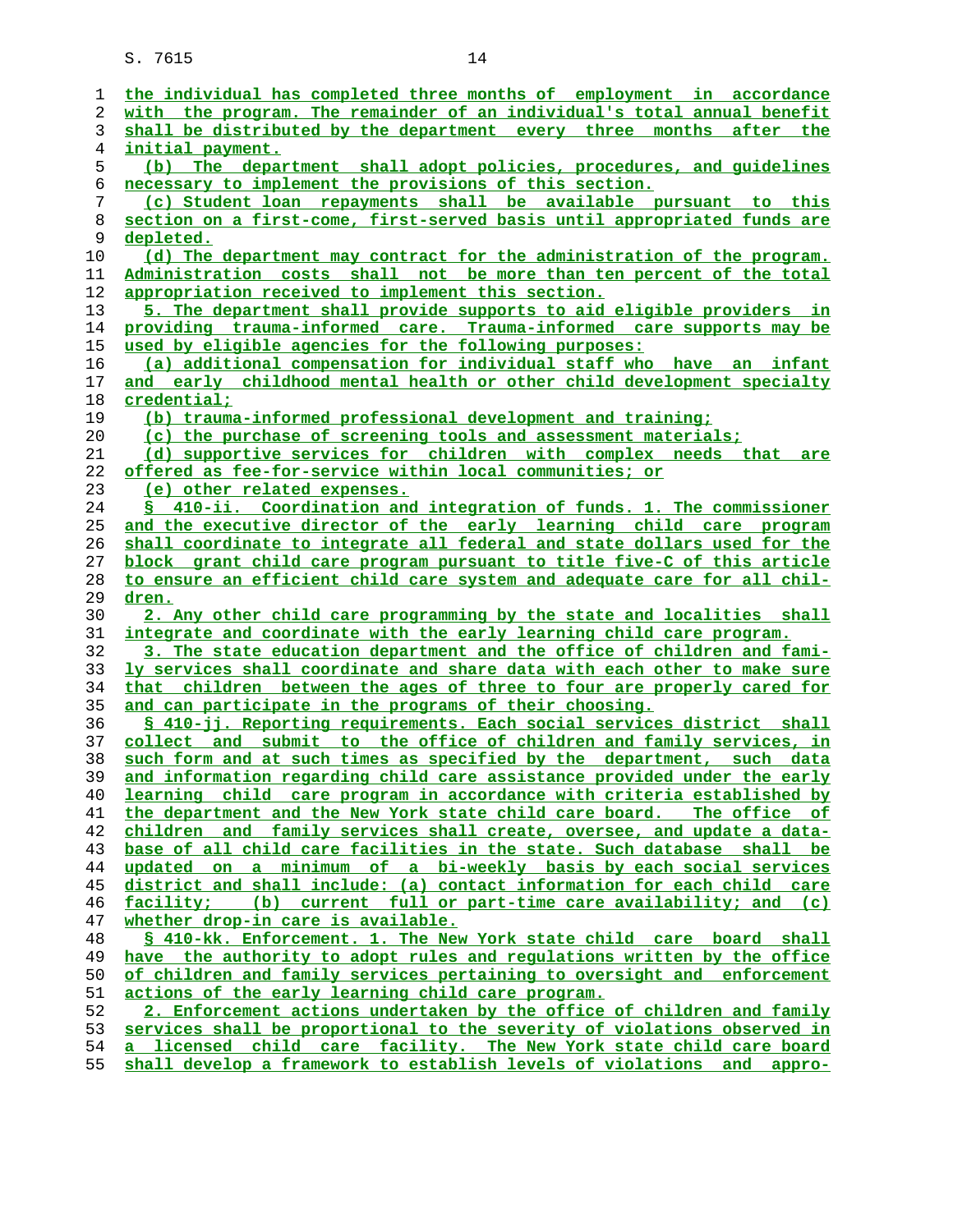| 1  | priate enforcement actions for violations pursuant to section four       |
|----|--------------------------------------------------------------------------|
| 2  | hundred seventeen of this article.                                       |
| 3  | (a) Violations that are non-critical code violations, and are not a      |
| 4  | safety risk to children or providers, shall be documented by written     |
| 5  | warning or reprimand to the provider. Such written warning or reprimand  |
| 6  | shall contain options to remediate the violation, a clear timeline to    |
| 7  | reach compliance, and the penalty for non-compliance.                    |
| 8  | (b) The office shall post violations in a publicly accessible manner     |
| 9  | that provides clarity and context of the type of violation that occurred |
| 10 | and the severity of the violation, without stigmatizing providers.       |
| 11 | (c) Inspection results shall clearly denote if violations have been      |
| 12 | remedied.                                                                |
| 13 | (d) Enforcement history shall only be listed in cases of denial, revo-   |
| 14 | cation, or suspension of a child care program's license or registration. |
| 15 | Non-public enforcement actions, such as corrective plans of action or    |
| 16 | fines, shall not be listed or referenced.                                |
| 17 | 3. Local social services districts have the right to perform             |
| 18 | inspections of any provider that provides care for subsidized children.  |
| 19 | A social services district shall notify the office immediately of any    |
| 20 | violations of regulations and shall provide the office with an           |
| 21 | inspection report documenting the results of such inspection.            |
| 22 | (a) The office shall work to mediate and assist providers in remediat-   |
| 23 | ing violations found from an inspection performed therein. Regional      |
| 24 | managers under the office of children and family services shall deploy   |
| 25 | staff and/or resources to aid this effort.                               |
| 26 | (b) Office of children and family services staff who are involved with   |
| 27 | enforcement of remediation efforts shall undergo cultural-competency     |
| 28 | training to effectively work with providers of all backgrounds, includ-  |
| 29 | ing but not limited to race, ethnicity, gender, sexual orientation,      |
| 30 | <u>religion, and other protected classes.</u>                            |
| 31 | \$ 410-11. Taskforce to study after school programming for five to       |
| 32 | twelve year old children and crisis care. 1. Within the office of chil-  |
| 33 | dren and family services, there shall be established a taskforce for the |
| 34 | purpose of studying the need for after school programming for children   |
| 35 | up to twelve years of age who are not covered by the early learning      |
| 36 | child care program and the need for crisis care.                         |
| 37 | 2. The taskforce shall be chaired by a representative of the executive   |
| 38 | chamber and the commissioner of the office of children and family        |
| 39 | services or their designee. Members of the taskforce shall serve without |
| 40 | compensation for a one year term, but may be reimbursed for actual costs |
| 41 | incurred for participation on such taskforce. Ensuring adequate          |
| 42 | geographic representation, members of the taskforce shall be appointed   |
| 43 | by the governor and comprised as follows:                                |
| 44 | (a) three individuals shall be appointed upon the recommendation of      |
| 45 | the speaker of the assembly from different regions of the state;         |
| 46 | (b) three individuals shall be appointed upon the recommendation of      |
| 47 | the temporary president of the senate from different regions of the      |
| 48 | state;                                                                   |
| 49 | (c) one individual shall be appointed upon the recommendation of the     |
| 50 | minority leader of the assembly;                                         |
| 51 | (d) one individual shall be appointed upon the recommendation of the     |
| 52 | minority leader of the senate; and                                       |
| 53 | (e) at least one representative from each of the following entities:     |
| 54 | (i) the office of temporary and disability assistance;                   |
| 55 | (ii) the council on children and families;                               |

**(iii) the department of taxation and finance;**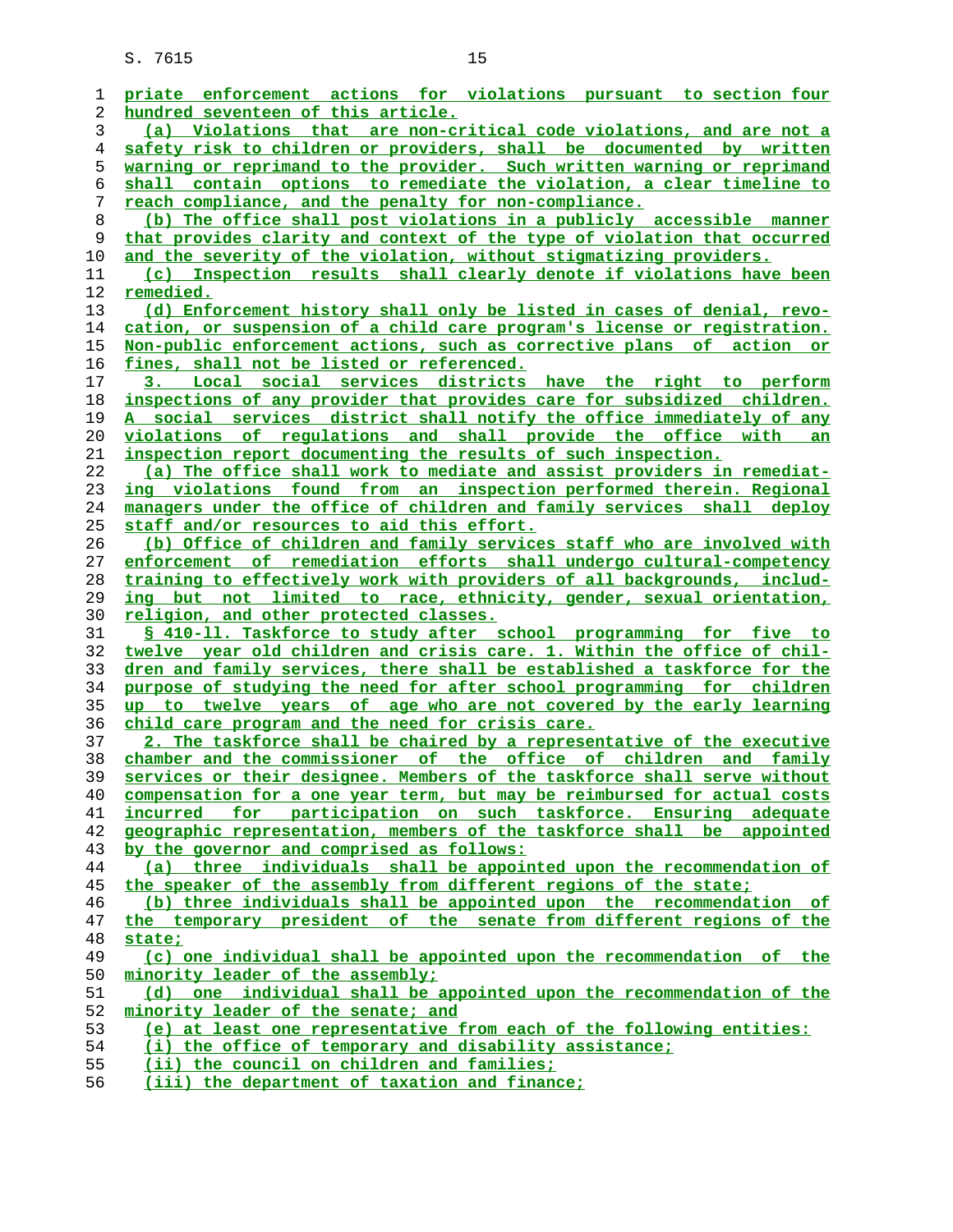| 1              | (iv) a regional economic development council;                                                                                                  |
|----------------|------------------------------------------------------------------------------------------------------------------------------------------------|
| $\overline{2}$ | (v) the state university of New York or the city university of New                                                                             |
| 3              | York;                                                                                                                                          |
| 4              | (vi) the state education department;                                                                                                           |
| 5              | (vii) the early childhood advisory council;                                                                                                    |
| 6              | (viii) a social services district or county government or an entity                                                                            |
| 7              | that advocates on behalf of social services or county governments;                                                                             |
| 8              | (ix) a non-profit child care advocacy organization;                                                                                            |
| 9              | (x) a department of education operated after school program;                                                                                   |
| 10             | (xi) a privately operated after school program;                                                                                                |
| 11             | (xii) a commercial real estate specialist; and                                                                                                 |
| 12             | (xiii) a crisis care specialist or provider.                                                                                                   |
| 13             | 3. The taskforce shall examine the following:                                                                                                  |
| 14             | (a) the current availability and usage of subsidized after school                                                                              |
| 15             | programming and care options;                                                                                                                  |
| 16             | (b) the needs for and costs associated with subsidizing after school                                                                           |
| 17             | programming and care for all children under the age of twelve;                                                                                 |
| 18             | (c) the demographic breakdown of children and their families who use                                                                           |
| 19             | and need after school programming and care;                                                                                                    |
| 20             | (d) whether parents are voluntarily leaving the workforce due to lack                                                                          |
| 21             | of affordable or accessible after school programming and care;                                                                                 |
| 22             | (e) varying levels of quality of after school programming and care                                                                             |
| 23             | throughout the state with reporting;                                                                                                           |
| 24             | (f) the need and cost to subsidize the need of crisis care options for                                                                         |
| 25             | children who need overnight, emergency, and shelter based care; and                                                                            |
| 26             | (q) workforce demographics, needs and working conditions in the crisis                                                                         |
| 27             | care and after school programming industry.                                                                                                    |
| 28             |                                                                                                                                                |
|                |                                                                                                                                                |
|                | 4. The taskforce shall release a report within one year of the estab-                                                                          |
| 29<br>30       | lishment of such taskforce. Such report shall contain the recommenda-                                                                          |
| 31             | tions of the taskforce and shall be submitted to the New York state<br>child care board.                                                       |
| 32             | Ş.                                                                                                                                             |
| 33             | 6. Article 6 of the social services law is amended by adding a new<br>title 5-E to read as follows:                                            |
| 34             | TITLE 5-E                                                                                                                                      |
| 35             |                                                                                                                                                |
|                | NEW YORK STATE CHILD CARE BOARD<br>Section 410-aaa. Establishment of the New York state child care board.                                      |
| 36<br>37       | 410-bbb. Executive director.                                                                                                                   |
| 38             | 410-ccc. Powers and duties of the board.                                                                                                       |
| 39             | 410-ddd. Powers and duties of the executive director.                                                                                          |
| 40             |                                                                                                                                                |
| 41             | 410-eee. Ethics, transparency and accountability.<br>410-fff. Formal hearings; notice and procedure.                                           |
| 42             | S 410-aaa. Establishment of the New York state child care board. 1.                                                                            |
| 43             |                                                                                                                                                |
| 44             | The New York state child care board is hereby established within the<br>office of children and family services and directed to work in collab- |
| 45             | oration with the executive director of the early learning child care                                                                           |
| 46             | program to advise and issue recommendations on the health of child care                                                                        |
| 47             | and the early learning child care program in the state of New York.                                                                            |
| 48             | 2. The New York state child care board shall consist of thirteen                                                                               |
| 49             | voting, appointed members, along with a representative from the office                                                                         |
| 50             | of children and family services, the department of education, the                                                                              |
| 51             | department of labor, the department of health and the department of                                                                            |
| 52             | mental hygiene. The governor shall appoint seven members to the board                                                                          |
| 53             | and the temporary president of the senate and the speaker of the assem-                                                                        |
| 54             | bly shall each appoint three members to the board. The members shall be                                                                        |
| 55             | appointed to serve five-year terms and, in the event of a vacancy, the                                                                         |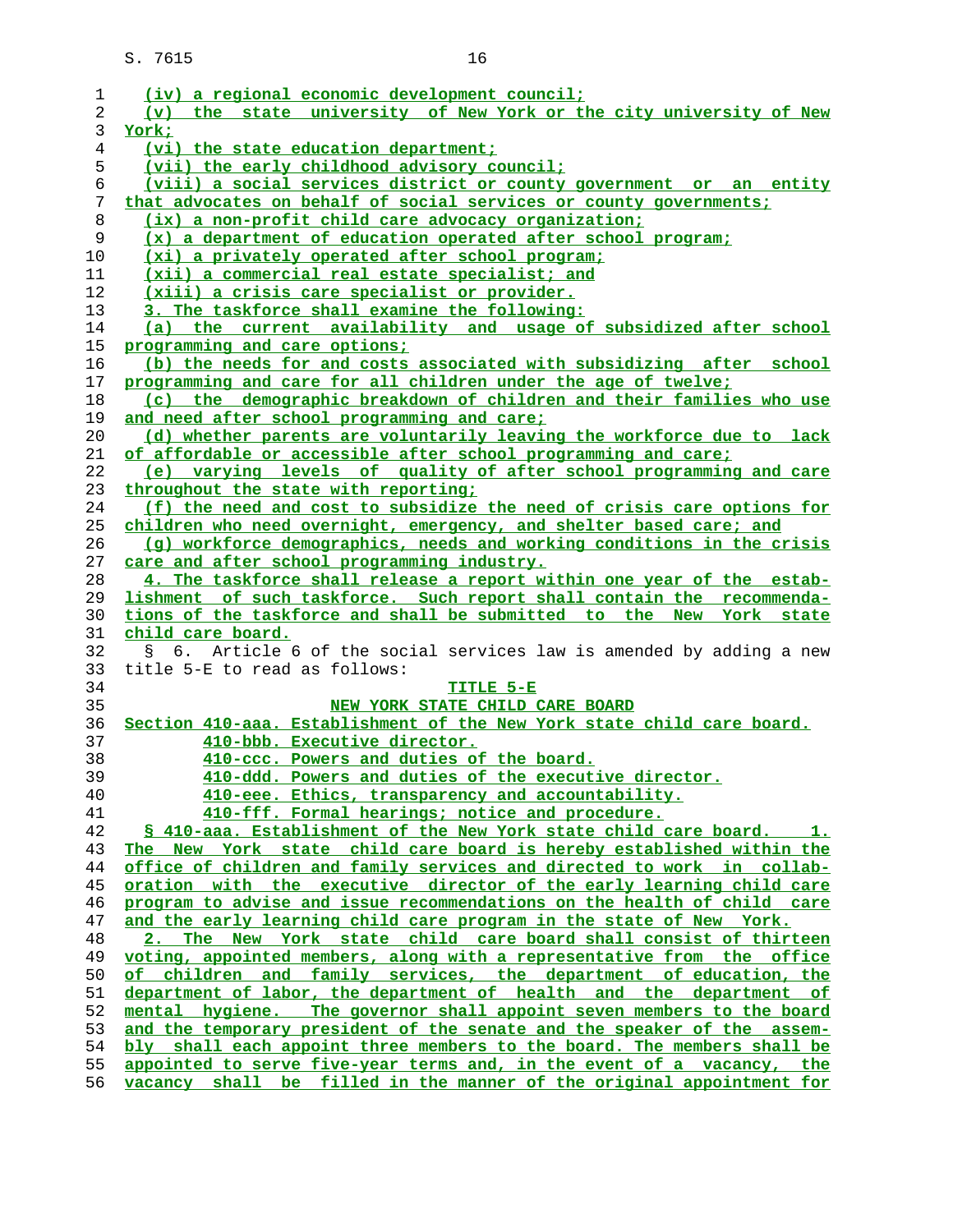| ı  | the remainder of the term. The appointed members and representatives           |
|----|--------------------------------------------------------------------------------|
| 2  | shall receive no compensation for their services but shall be allowed          |
| 3  | their actual and necessary expenses incurred in the performance of their       |
| 4  | duties as board members.                                                       |
| 5  | 3. Board members shall have statewide geographic representation that           |
| 6  | is balanced and diverse in its composition. Appointed members shall have       |
| 7  | <u>an expertise in early education and intervention, trauma-informed care,</u> |
| 8  | infant and early childhood mental health, child and human development          |
| 9  | special education with a birth to age eight focus, public and behavioral       |
| 10 | health, or job training and professional development. The board shall          |
| 11 | include residents from communities most impacted by child care deserts,        |
| 12 | child care costs above the median, and low wages with little profes-           |
| 13 | sional development opportunities.                                              |
| 14 | 4. The governor shall nominate an executive director pursuant to               |
| 15 | section four hundred ten-bbb of this title that shall share responsibil-       |
| 16 | <u>ity with the board in administering the program.</u>                        |
| 17 | 5. The members of the board shall elect a chairperson and a vice               |
| 18 | chairperson from among the members of the board. The vice chairperson          |
| 19 | shall represent the board in the absence of the chairperson at all offi-       |
| 20 | cial board functions. The board shall be authorized to adopt regu-             |
| 21 | lations to implement the provisions of this title. In developing such          |
| 22 | regulations, the board and the executive director shall consider and           |
| 23 | seek to coordinate any requlations which may currently be applicable to        |
| 24 | any existing programs or eligible agencies. When developing regulations,       |
| 25 | the board shall consider and recognize the diversity of settings and           |
| 26 | models available for the delivery of child care programs.                      |
| 27 | \$ 410-bbb. Executive director. The office shall exercise its authori-         |
| 28 | ty, other than powers and duties specifically granted to the board, by         |
| 29 | and through an executive director nominated by the governor and with the       |
| 30 | advice and consent of the senate. The executive director shall serve           |
| 31 | for a term of three years and once confirmed, may only be removed for          |
| 32 | good cause with appropriate notice. The executive director shall receive       |
| 33 | an annual salary not to exceed an amount appropriated therefor by the          |
| 34 | legislature and his or her expenses actually and necessarily incurred in       |
| 35 | the performance of his or her official duties, unless otherwise provided       |
| 36 | by the legislature.                                                            |
| 37 | § 410-ccc. Powers and duties of the board. 1. The New York state               |
| 38 | child care board shall have the authority to approve or reject all             |
| 39 | rules, regulations and orders made by the office of children and family        |
| 40 | services that it may deem necessary or proper to fully effectuate the          |
| 41 | provisions of the early learning child care program; provided, however,        |
| 42 | that the board shall approve regulations relating to, but not be limited       |
| 43 | to, the following:                                                             |
| 44 | (a) in relation to section four hundred ten-gg of this article, recom-         |
| 45 | mendations from the early childhood advisory council on the proper             |
| 46 | amount of funding needed for expansion grants, and startup funds and tax       |
| 47 | incentives in fiscal years two thousand twenty-three, two thousand twen-       |
| 48 | ty-four, and beyond to expand eligible agency facilities to hold the           |
| 49 | increased capacity needed to house and properly supply eligible agencies       |
| 50 | for the early learning child care program;                                     |
| 51 | (b) in relation to section four hundred ten-hh of this article, recom-         |
| 52 | mendations from the early childhood advisory council on the proper             |
| 53 | amount of funding needed for technical assistance, training, and profes-       |
| 54 | sional development to sufficiently staff eligible agencies across the          |
| 55 | state in fiscal years two thousand twenty-three, two thousand twenty-          |
| 56 | four, and beyond;                                                              |
|    |                                                                                |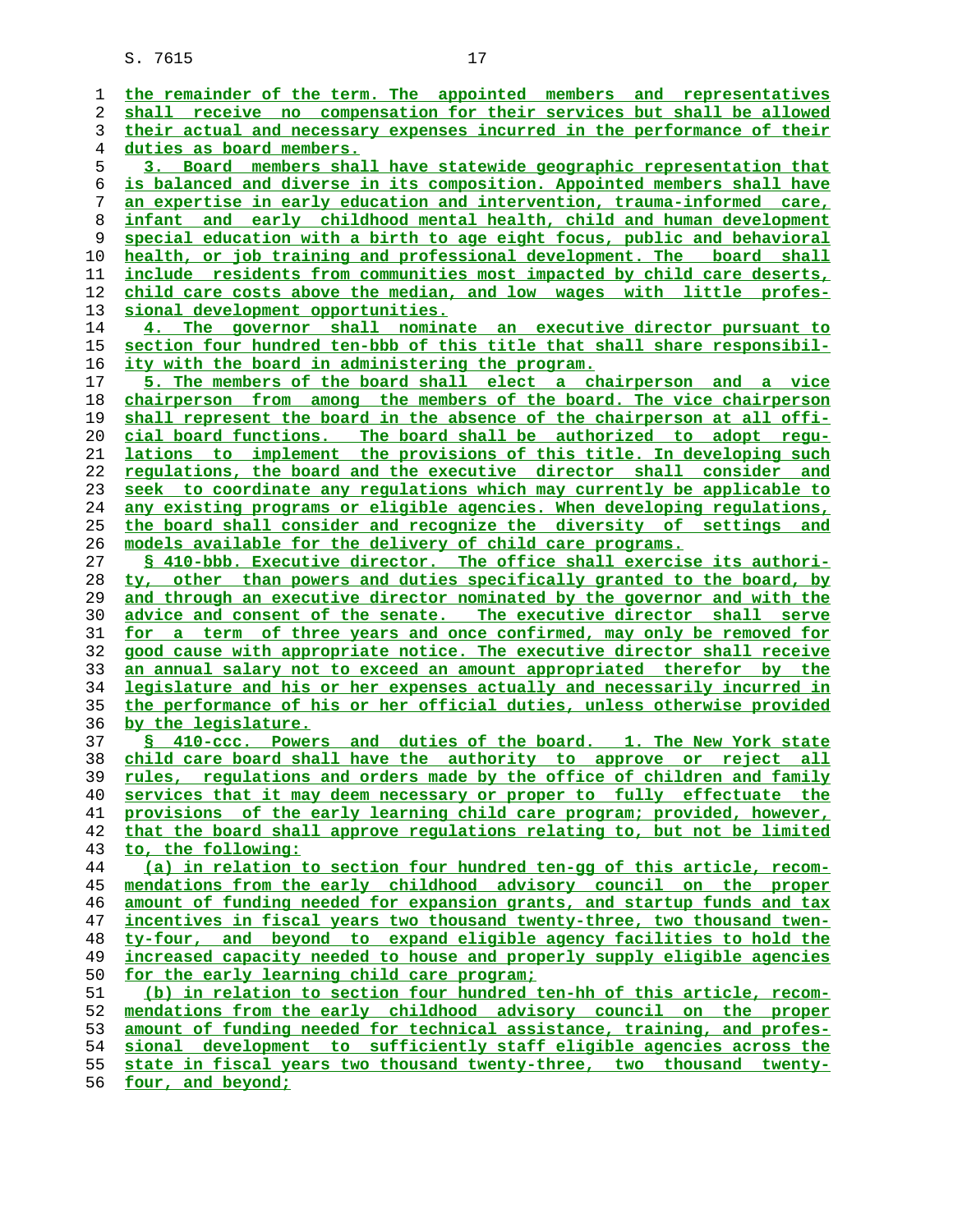| ı        | (c) approving rules and regulations to properly regulate all parts of                          |
|----------|------------------------------------------------------------------------------------------------|
| 2        | the early learning child care program, including rules regarding                               |
| 3        | enforcement, pursuant to section four hundred ten-kk of this article,                          |
| 4        | data collection, and reporting, pursuant to section four hundred ten-ii                        |
| 5        | <u>of this article;</u>                                                                        |
| 6        | (d) a definition of the approved expenditures for which grant funds                            |
| 7        | may be used, which shall include, but not be limited to, transportation                        |
| 8        | services and lease expenses or other appropriate facilities expenses;                          |
| 9        | (e) approving all other transitional guidelines and rules which allow                          |
| 10       | a program to meet the required staff qualifications by the start of the                        |
| 11       | two thousand twenty-three school year;                                                         |
| 12       | (f) approving transitional quidelines and rules which allow an early                           |
| 13       | learning child care program to meet any other requirements set forth                           |
| 14       | pursuant to this section and regulations adopted by the board and the                          |
| 15       | executive director relating to health and safety standards;                                    |
| 16       | (q) time requirements which reflect the needs of the social services                           |
| 17       | districts for flexibility, but which also meet a minimum weekly time                           |
| 18       | requirement;                                                                                   |
| 19       | (h) the staff/child ratio;                                                                     |
| 20       | (i) reasonable grounds and basis for the non-acceptance of a proposal                          |
| 21       | submitted to the early learning child care agency when the proposal                            |
| 22       | otherwise meets, to the extent applicable, all the requlations of the                          |
|          |                                                                                                |
| 23       | requirements set forth in this subdivision, as well as subdivisions six,                       |
| 24       | seven, and eight of section four hundred ten-bb of this article;                               |
| 25       | (j) any other program components, such as health, nutrition or support                         |
| 26       | services, which the child care board deem appropriate and necessary for                        |
| 27       | the appropriate and effective implementation of an early learning child                        |
| 28       | care program;                                                                                  |
| 29       | (k) commencing July first, two thousand twenty-three, and continuing                           |
| 30       | until June thirtieth, two thousand twenty-four, approving a plan that                          |
| 31       | requires that the social services district give preference to serving                          |
| 32       | eligible children who are living in economically distressed areas, as                          |
| 33       | defined by section four hundred ten-aa of this article;                                        |
| 34       | (1) approving a process by which an agency shall submit an application                         |
| 35       |                                                                                                |
| 36       | to a social services district; and                                                             |
|          | (m) approving a formula for a tax credit for drop-in care pursuant to                          |
| 37       | section four hundred ten-dd of this article.                                                   |
| 38       | 2. The board shall meet as frequently as its business may require. The                         |
| 39       | board shall enact, and from time to time may amend, bylaws in relation                         |
| 40       | to its meetings and the transactions of its business. A majority of the                        |
| 41       | total number of voting members which the board would have, were there no                       |
| 42       | vacancies, shall constitute a quorum and shall be required for the board                       |
| 43       | to conduct business. All meetings of the advisory board shall be                               |
| 44       | conducted in accordance with the provisions of article seven of the                            |
| 45       | public officers law.                                                                           |
| 46       | § 410-ddd. Powers and duties of the executive director. The executive                          |
| 47       | director shall have the following powers and duties:                                           |
| 48       | 1. (a) To exercise the powers and perform the duties in relation to                            |
| 49       | the administration of the early learning child care program as are not                         |
| 50       | specifically vested or delegated by this chapter in the early learning                         |
| 51       | child care board; and (b) to oversee social services districts adminis-                        |
| 52       | tration of the law.                                                                            |
| 53       | 2. To keep records in such form as they may prescribe of all certif-                           |
| 54<br>55 | ications and licenses.<br>3. To inspect or provide for the inspection of any premises where an |

**early learning child care program is located.**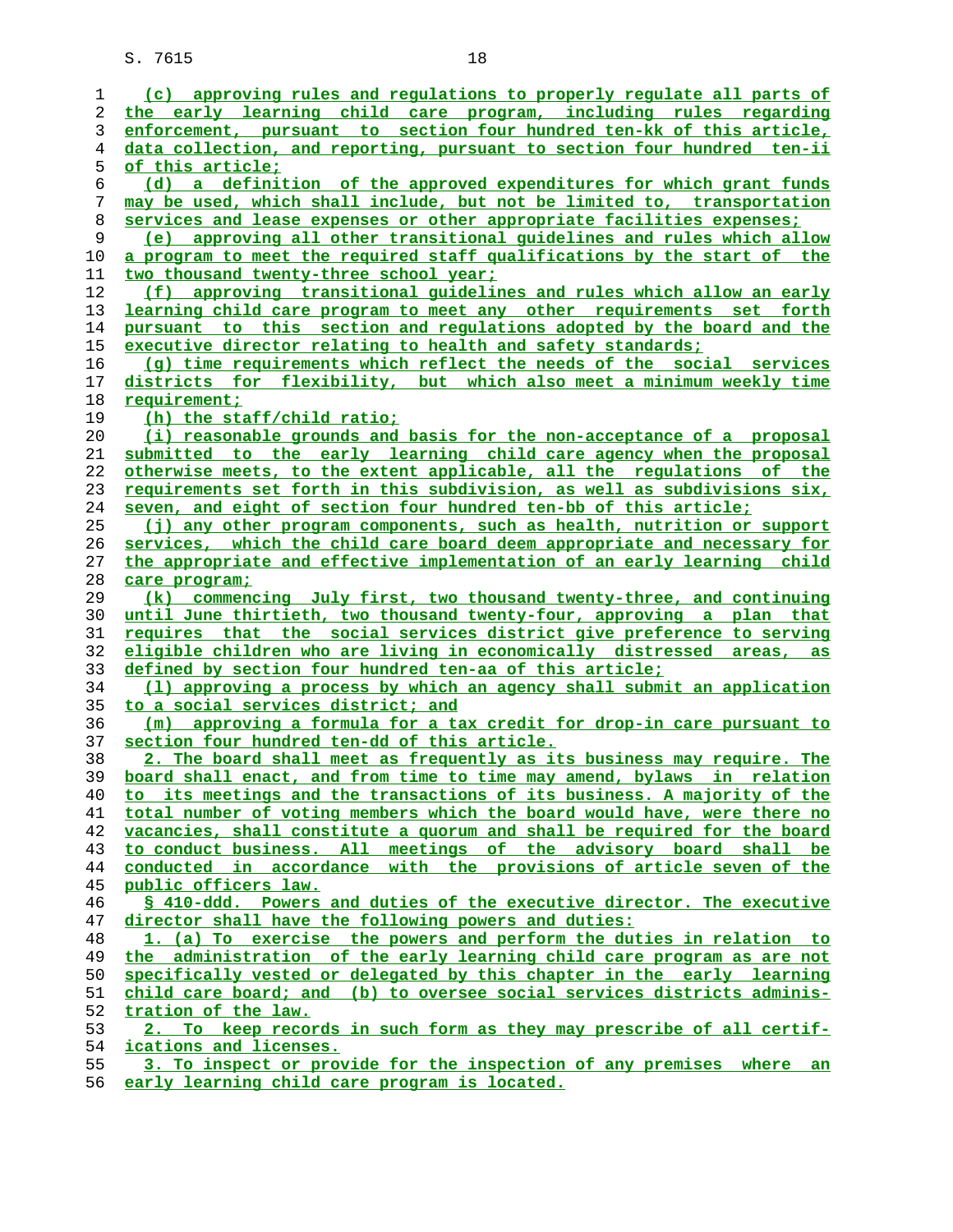| 1  | 4. To prescribe forms of applications for certifications, licenses and             |
|----|------------------------------------------------------------------------------------|
| 2  | contracts under this chapter and of all reports deemed necessary by the            |
| 3  | board.                                                                             |
|    |                                                                                    |
| 4  | 5. To inspect or provide for the inspection of any certified premises              |
| 5  | where an early learning child care program is being administered.                  |
| 6  | 6. To prescribe forms for applications for certifications and licenses             |
| 7  | under this chapter and of all reports deemed necessary by the board.               |
| 8  | 7. To delegate the powers authorized in this section to such other                 |
| 9  | officers or employees as may be deemed appropriate by the executive                |
| 10 | <u>director.</u>                                                                   |
| 11 | 8. To exercise the powers and perform the duties as delegated by the               |
| 12 | <u>board in relation to the administration of the board as are necessary,</u>      |
| 13 | including but not limited to budgetary and fiscal matters.                         |
| 14 | 9. To enter into contracts, memoranda of understanding, and agreements             |
| 15 | to effectuate the policy and purpose of this chapter.                              |
| 16 | 10. To advise and assist the board in carrying out any of its func-                |
| 17 | tions, powers and duties.                                                          |
| 18 | 11. To coordinate across state agencies and departments in order to                |
| 19 | research and study any changes in child care use, costs, adminis-                  |
|    |                                                                                    |
| 20 | tration, and all related fields.<br>12. To issue quidance and industry advisories. |
| 21 |                                                                                    |
| 22 | § 410-eee. Ethics, transparency and accountability. No member of the               |
| 23 | board or office of children and family services or any officer, deputy,            |
| 24 | assistant, inspector or employee, or spouse or minor child of such                 |
| 25 | member, officer, deputy, assistant, inspector or employee thereof shall            |
| 26 | have any interest, direct or indirect, either proprietary or by means of           |
| 27 | any loan, mortgage or lien, or in any other manner, in or on any prem-             |
| 28 | ises where child care is provided; nor shall he or she have any inter-             |
| 29 | est, direct or indirect, in any business wholly or partially devoted to            |
| 30 | child care, or own any stock in any corporation which has any interest,            |
| 31 | proprietary or otherwise, direct or indirect, in any premises where                |
| 32 | child care is provided, or receive any commission or profit whatsoever,            |
| 33 | direct or indirect, from any person applying for or receiving any subsi-           |
| 34 | dy or grant in this program, or hold any other elected public office in            |
| 35 | the state or in any political subdivision. After notice and opportunity            |
| 36 | to be heard, anyone found to have knowingly violated any of the                    |
| 37 | provisions of this section shall, after notice, be removed and shall               |
| 38 | divest themselves of such direct or indirect interests, in addition to             |
| 39 | any other penalty provided by law.                                                 |
| 40 | § 410-fff. Formal hearings; notice and procedure. 1. The board, or any             |
| 41 | person designated by the board for this purpose, may issue subpoenas and           |
| 42 | administer oaths in connection with any hearing or investigation under             |
| 43 | or pursuant to this chapter, and it shall be the duty of the board and             |
| 44 | any persons designated by the board for such purpose to issue subpoenas            |
| 45 | at the request of and upon behalf of the respondent.                               |
| 46 | 2. The board and those designated by the board shall not be bound by               |
|    |                                                                                    |
| 47 | the laws of evidence in the conduct of hearing proceedings, but the                |
| 48 | determination shall be founded upon a preponderance of evidence to                 |
| 49 | sustain it.                                                                        |
| 50 | 3. Notice and right of hearing as provided in the state administrative             |
| 51 | procedure act shall be served at least fifteen days prior to the date of           |
| 52 | the hearing, provided that, whenever because of danger to the public               |
| 53 | health, safety or welfare it appears prejudicial to the interests of the           |
| 54 | people of the state to delay action for fifteen days, the board may                |
| 55 | serve the respondent with an order requiring certain action or the                 |